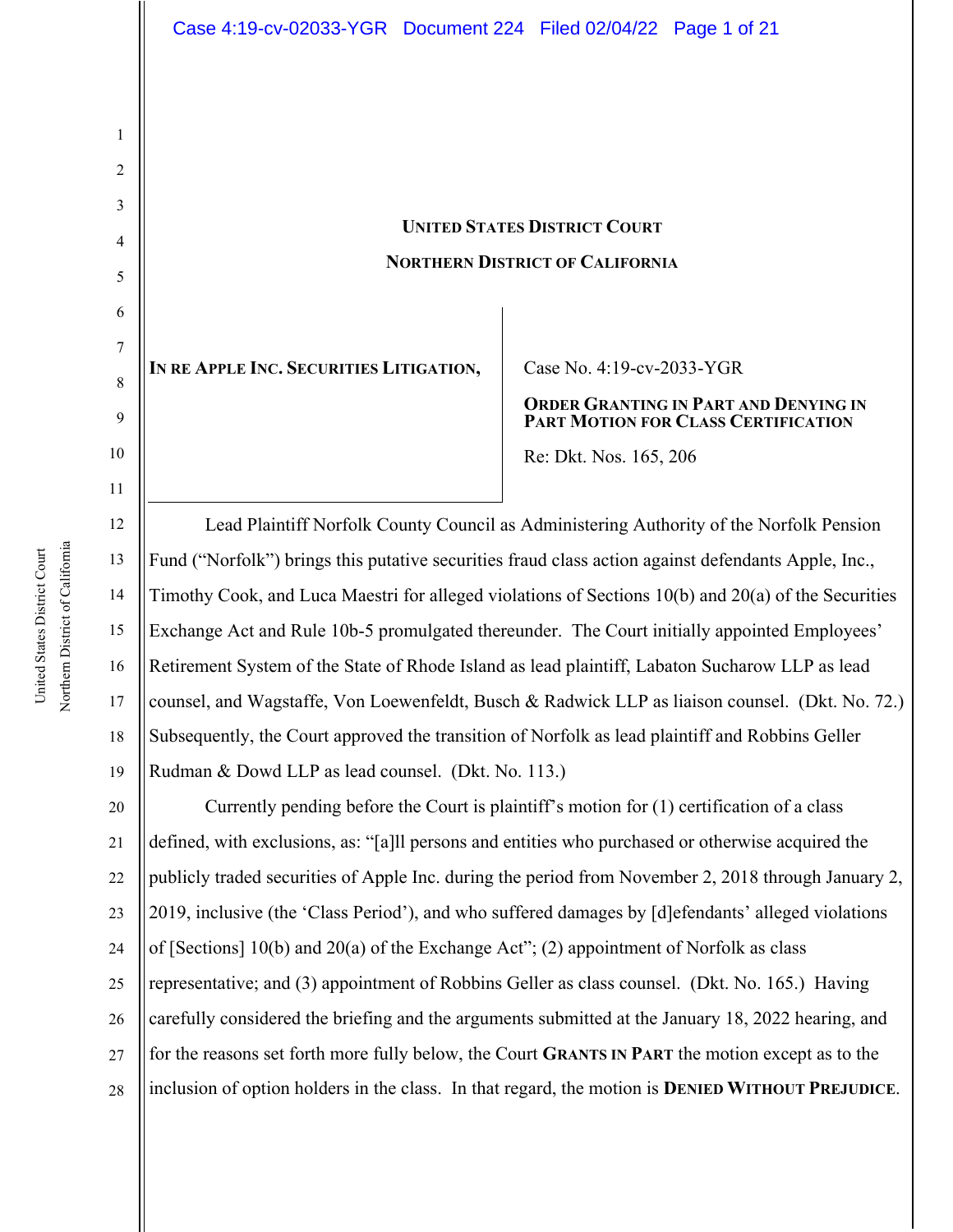#### **I. BACKGROUND**

1

2 3 4 5 6 7 8 9 10 11 12 13 Plaintiff alleges that in late 2018, defendants misrepresented the state of Apple's business in Greater China, the company's most important growth market at the time. (Revised Consolidated Class Action Complaint ("Compl."), Dkt. No. 114,  $\P\P$  8–10, 18.)<sup>1</sup> Specifically, on November 1, 2018, following a press release announcing the financial results for its fourth quarter of 2018 and setting revenue expectations for the next quarter, Apple held a conference call for analysts and investors to discuss the same.  $(Id. \P\P 17-18.)^2$  After analysts expressed concerns about "deceleration" in emerging markets, Cook, Apple's chief executive officer, responded that "[t]he emerging markets that we're seeing pressure in are markets like Turkey, India, Brazil, Russia, these are markets where currencies have weakened over the recent period." (*Id.* ¶ 56; Shareholder/Analyst Call Transcript ("Call Tr."), Dkt. No. 119-1 at 11.) However, he "d[id]n't see it as some sort of issue that is common" among all emerging markets, as "each one of the emerging markets has a bit of a different story":

In relation to China specifically, I would not put China in that category. Our business in China was very strong last quarter. We grew 16%, which we're very happy with. iPhone, in particular, was very strong double-digit growth there. Our other products category was also stronger, in fact, a bit stronger than even the . . . overall company number.

(Call Tr. at 11.)

19 20 21 22 23 24 Notwithstanding making these statements, defendants allegedly knew facts indicating otherwise, particularly, the facts that "the U.S.-China trade tensions and economic conditions in China were negatively impacting sales and demand for Apple products, particularly iPhones"; Apple "had already begun to see declining traffic in [its] retail stores and those of its channel partner stores in Greater China, and reports of an overall contraction of the smartphone industry"; and Apple "had already, or was preparing to, cut iPhone production at multiple manufacturers and reduce orders

25 26

27

28

2 Apple's fiscal fourth quarter covers July, August, September. (*See* Compl. ¶ 1 n.1.)

14

15

16

17

<sup>&</sup>lt;sup>1</sup> Apple identifies Greater China as including Hong Kong, Taiwan, and mainland China. (Compl. ¶ 8 n.5.)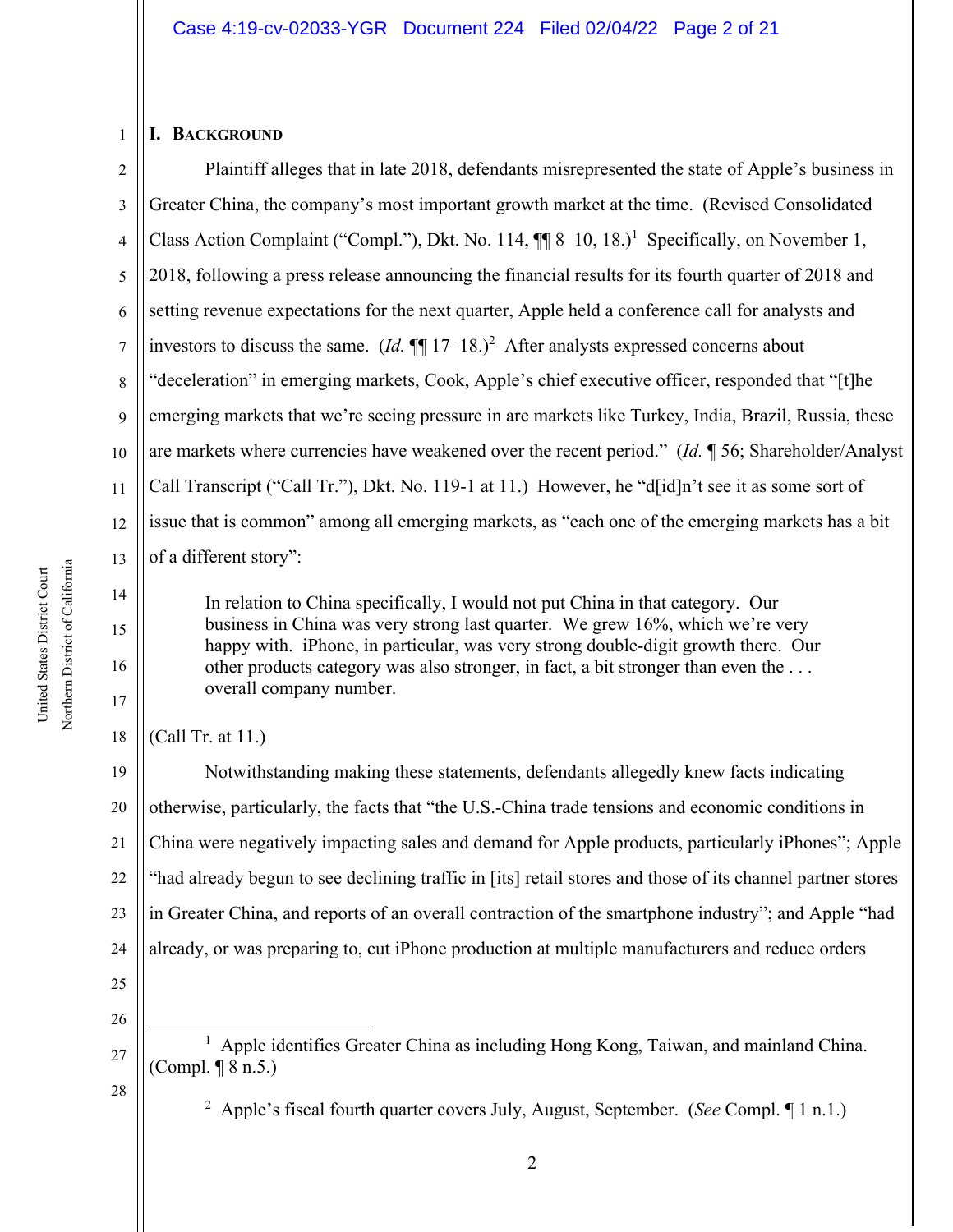from its largest suppliers of iPhone components for the current quarter and holiday season." (Compl. ¶ 24.)

3 4 5 6 7 8 9 10 11 12 13 Days after the alleged misrepresentations, on November 5, reports emerged that Apple had instructed its top smartphone assemblers to "halt plans for additional production lines" for the recently released iPhone XR. (*Id.* ¶¶ 27–28.) Then, on November 12, Wells Fargo issued a report estimating that Apple had reduced iPhone production by "as much as . . . 30%" based on a negative earnings preannouncement by a key supplier of iPhone components disclosing that one of its largest customers (presumed to be Apple) directed it to "materially reduce shipments . . . ." (*Id.* ¶ 29.) Further, on December 4, Bloomberg reported that in October 2018, Apple shifted marketing staff and increased trade-in discounts to boost sales of its most recently released iPhones in what was described as a "fire drill" response to poor iPhone sales. (*Id.* ¶ 31.) After each of the foregoing reports, Apple's stock price declined but "continued to trade at artificially inflated prices." (*Id.* ¶¶ 28, 30, 32.)

14 Finally, on January 2, 2019, the full truth was allegedly revealed when Apple preannounced its first earnings shortfall in more than 15 years. (*Id.* ¶ 33.) In a letter to investors, Cook stated that revenue for the first quarter of 2019 was expected to be \$84 billion, contrary to Apple's guidance range of \$89 to \$93 billion announced on November 1. (*Id.* ¶ 34.) The letter cited challenges to emerging markets:

While we anticipated some challenges to key emerging markets, we did not foresee the magnitude of the economic deceleration, particularly in Greater China. In fact, most of our revenue shortfall to our guidance, and over 100 percent of our year-over-year worldwide revenue decline, occurred in Greater China across iPhone, Mac and iPad.

China's economy began to slow in the second half of 2018. The governmentreported GDP growth during the September quarter was the second lowest in the last 25 years. We believe the economic environment in China has been further impacted by rising trade tensions with the United States.

26 27 28 (*Id.* ¶ 35.) With respect to the iPhone business in particular, the letter explained: "Lower than anticipated iPhone revenue, primarily in Greater China, accounts for all of our revenue shortfall to our guidance and for much more than our entire year-over-year revenue decline." (*Id.* ¶ 36.)

15

16

17

18

19

20

21

22

23

24

25

1

2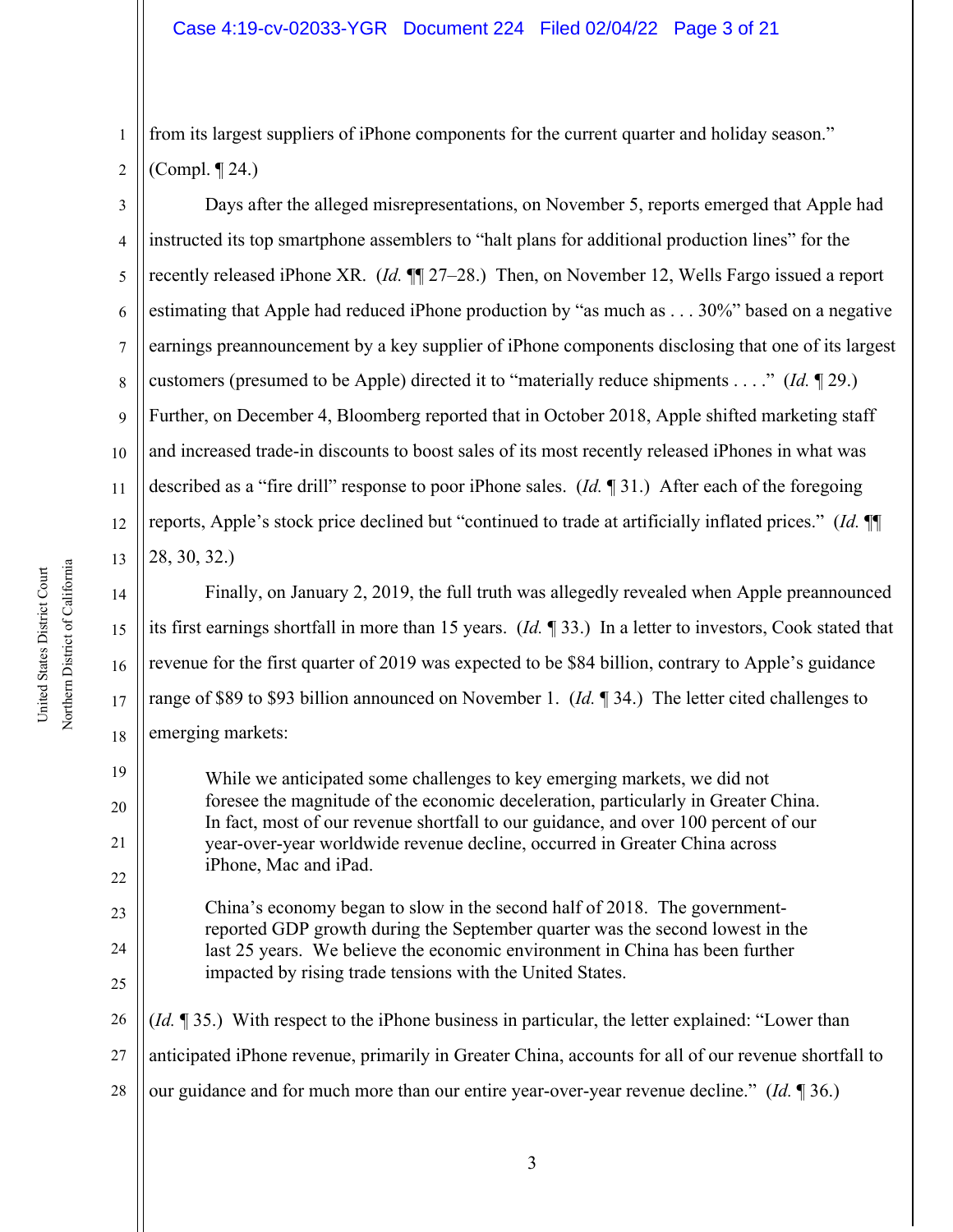|                                | Case 4:19-cv-02033-YGR  Document 224  Filed 02/04/22  Page 4 of 21                                                                                                                                                                                                                                                                              |
|--------------------------------|-------------------------------------------------------------------------------------------------------------------------------------------------------------------------------------------------------------------------------------------------------------------------------------------------------------------------------------------------|
| $\mathbf{1}$<br>$\overline{c}$ | Later that day, Cook appeared on CNBC for an interview, further shedding light on the<br>company's situation in China:                                                                                                                                                                                                                          |
| 3<br>4<br>5<br>6               | $[A]$ s we look at what's going on in China – it's clear that the economy begins to<br>slow there for the second half. And what I believe to be the case is the trade<br>tensions between the United States and China put additional pressure on their<br>economy.                                                                              |
| 7<br>8<br>9                    | And so we saw, as the quarter went out, things like traffic in our retail stores,<br>traffic in our channel partner stores, the reports of the smartphone industry<br>contracting, particularly bad in November - I haven't seen the December number<br>yet, but I would guess that would not be good either. And so that's what we've<br>seen. |
| 10                             | (Id. ¶ 36.) Apple's stock price thereafter declined from a close of \$157.92 per share on January 2 to                                                                                                                                                                                                                                          |
| 11                             | a close of \$142.19 per share on January 3 on unusually heavy trading volume. <sup>3</sup>                                                                                                                                                                                                                                                      |
| 12                             | Plaintiff now seeks certification of the following class: "All persons and entities who                                                                                                                                                                                                                                                         |
| 13                             | purchased or otherwise acquired the publicly traded securities of Apple Inc. during the period from                                                                                                                                                                                                                                             |
| 14                             | November 2, 2018 through January 2, 2019, inclusive (the 'Class Period'), and who suffered                                                                                                                                                                                                                                                      |
| 15                             | damages by [d] efendants' alleged violations of [Sections] 10(b) and 20(a) of the Exchange Act."                                                                                                                                                                                                                                                |
| 16                             | (Motion for Class Certification ("Mtn."), Dkt. No. 165, at $1-2.$ ) <sup>4</sup> Plaintiff also requests appointment                                                                                                                                                                                                                            |
| 17                             | as class representative and appointment of Robbins Geller, its selected counsel, as class counsel.                                                                                                                                                                                                                                              |
| 18                             | Defendants oppose certification on four grounds: (1) plaintiff is not an adequate class representative;                                                                                                                                                                                                                                         |
| 19                             | $(2)$ evidence rebuts the presumption of classwide reliance; $(3)$ even if a class were to be certified, it                                                                                                                                                                                                                                     |
| 20                             | should not include Apple option holders; and (4) the proposed damages model includes damages that                                                                                                                                                                                                                                               |
| 21                             | did not result from the alleged wrongdoing.                                                                                                                                                                                                                                                                                                     |
| 22                             |                                                                                                                                                                                                                                                                                                                                                 |
| 23                             |                                                                                                                                                                                                                                                                                                                                                 |
| 24                             | <sup>3</sup> In its order dated June 23, 2020, the Court granted in part and denied in part defendants'                                                                                                                                                                                                                                         |
| 25<br>26                       | motion to dismiss the revised consolidated class action complaint, dismissing the claims predicated<br>on Cook's statement that the then-recently released iPhone XS and XS Max "got off to a really great<br>start " (Dkt. No. 123 at $10-11$ .)                                                                                               |
| 27<br>28                       | Excluded from the class are (i) Apple and the individual defendants; (ii) members of the<br>families of each individual defendant; (iii) officers and directors of Apple; and (iv) the legal<br>representatives, heirs, successors or assigns of any such excluded party.                                                                       |
|                                |                                                                                                                                                                                                                                                                                                                                                 |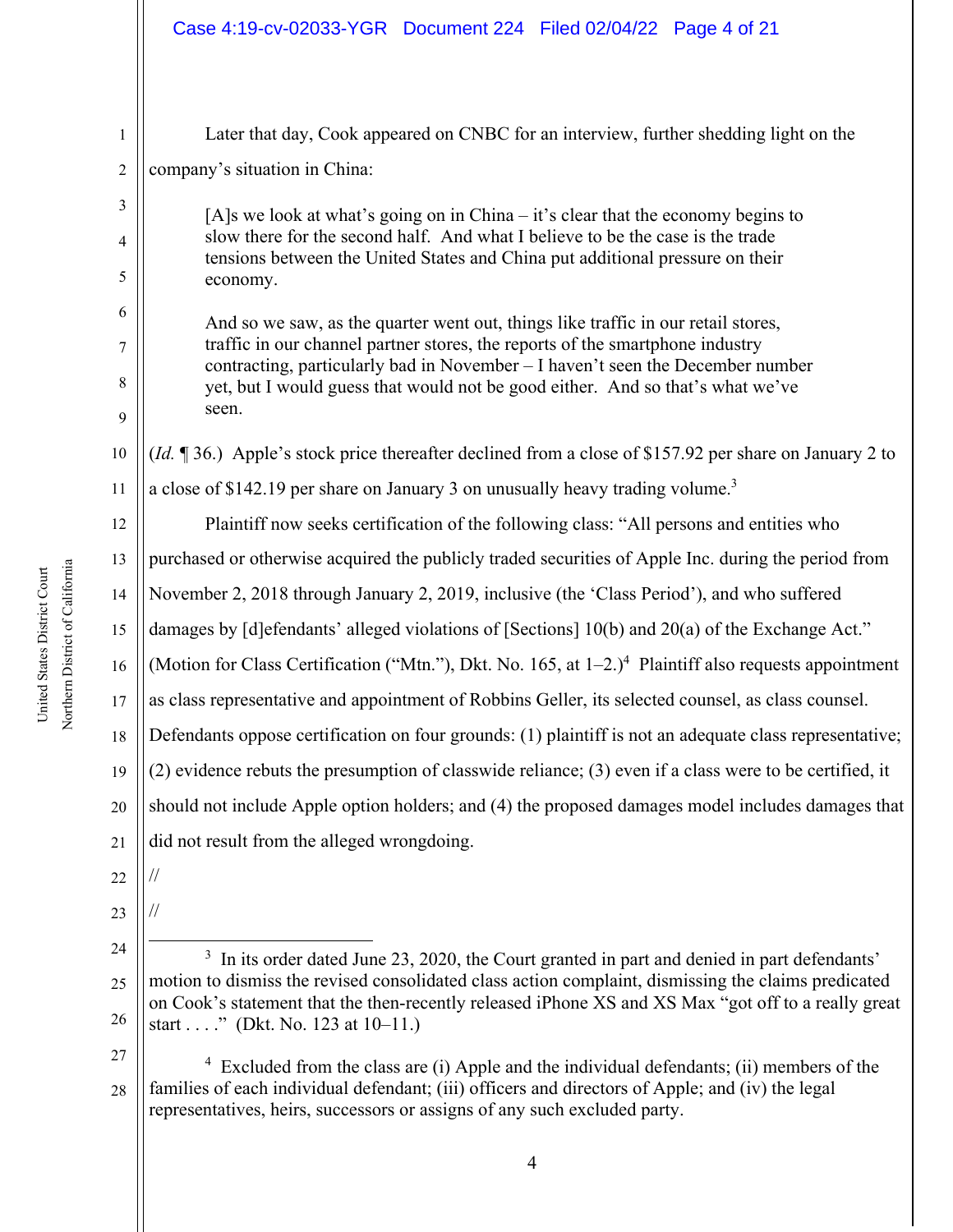#### **II. LEGAL FRAMEWORK**

1

2 3 4 5 6 7 8 9 10 11 12 13 Rule 23, which governs class certification, contains two sets of distinct requirements plaintiffs must meet before the Court may certify the proposed class. First, "Rule 23(a) ensures that the named plaintiffs are appropriate representatives of the class whose claims they wish to litigate. The Rule's four requirements—numerosity, commonality, typicality, and adequate representation effectively limit the class claims to those fairly encompassed by the named plaintiff's claims." *Wal-Mart Stores, Inc. v. Dukes*, 564 U.S. 338, 349 (2011) (internal quotation marks and citations omitted). "Class certification is proper only if the trial court has concluded, after a 'rigorous analysis,' that Rule 23(a) has been satisfied." *Wang v. Chinese Daily News, Inc.*, 737 F.3d 538, 542–43 (9th Cir. 2013) (quoting *Dukes*, 564 U.S. at 351). Second, "[w]here a putative class satisfies all four requirements of 23(a), it still must meet at least one of the three additional requirements outlined in 23(b)." *United Steel, Paper & Forestry, Rubber, Mfg. Energy, Allied Indus. & Serv. Workers Int'l Union AFL-CIO, CLC v. ConocoPhillips Co.*, 597 F.3d 802, 806 (9th Cir. 2010).

14 15 16 17 18 19 20 21 22 The party seeking class certification bears the burden of demonstrating by a preponderance of the evidence that all four requirements of Rule 23(a) and at least one of the three bases for certification under Rule 23(b) are established. *See Dukes*, 564 U.S. at 350. On a motion for class certification, the Court is required to "examine the merits of the underlying claim . . . only inasmuch as it must determine whether common questions exist; not to determine whether class members could actually prevail on the merits of their claims." *Ellis v. Costco Wholesale Corp.*, 657 F.3d 970, 981 n.8 (9th Cir. 2011) (citations omitted). A trial court has broad discretion in deciding whether to grant or deny a class certification motion. *See Bateman v. Am. Multi-Cenima, Inc.*, 623 F.3d 708, 712 (9th Cir. 2010).

23 **III. ANALYSIS**

24

#### **A. RULE 23(A)**

25 26 27 28 Plaintiff submits that it has satisfied each of the Rule 23(a) requirements. In particular, plaintiff asserts that (1) the class consists of thousands of members; (2) virtually all of the questions of law or fact at issue are common to all class members; (3) its claims are typical of the proposed class; and (4) for purposes of adequacy, it has no conflicts of interest, it has a substantial financial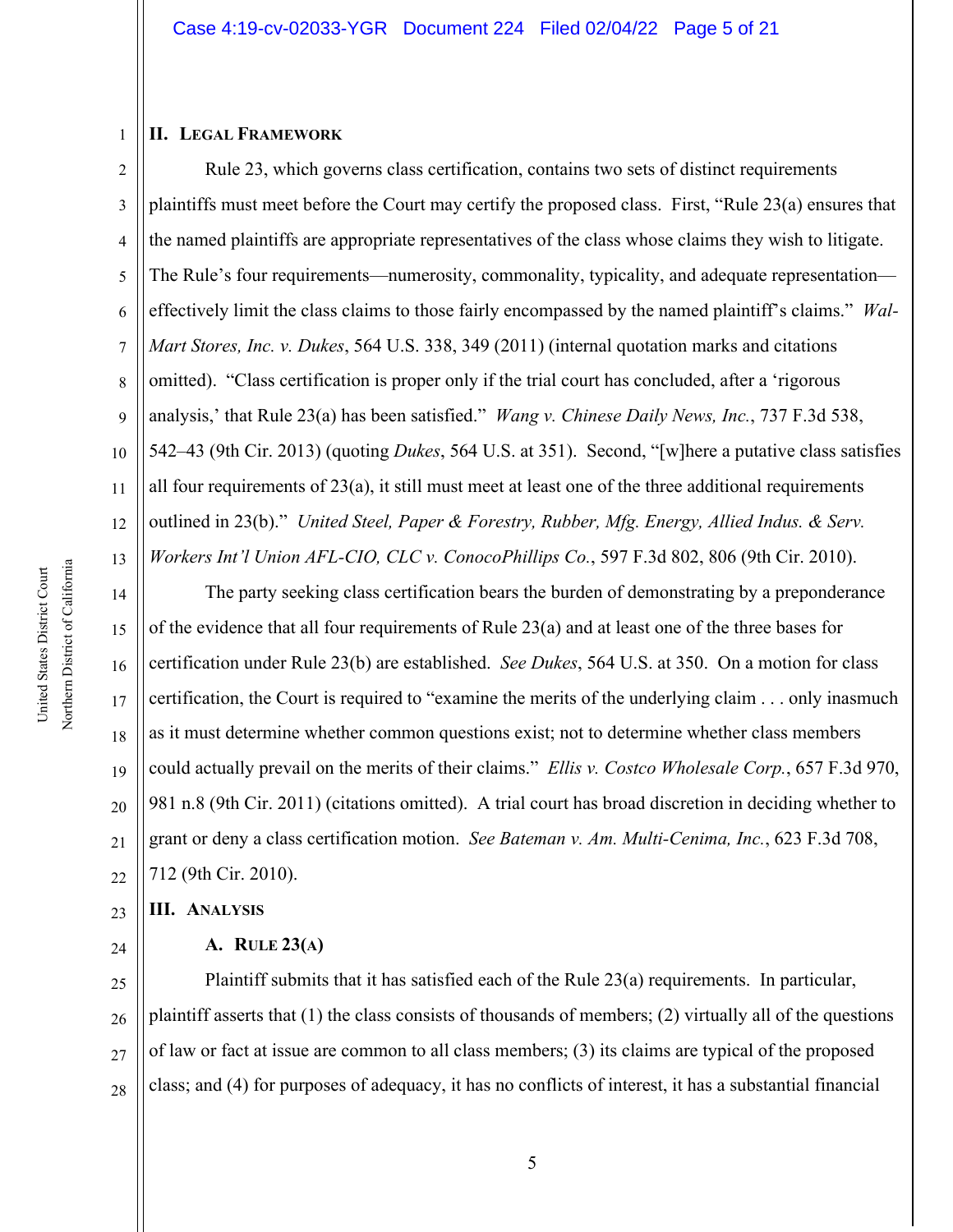#### Case 4:19-cv-02033-YGR Document 224 Filed 02/04/22 Page 6 of 21

1 2 3 stake in the case, it has demonstrated its willingness and ability to take an active role in this litigation to protect the interests of the class, and it has retained attorneys with considerable experience in securities class actions.

4 5 6 7 8 9 10 11 Defendants only contest plaintiff's showing under the adequacy requirement. Rule 23(a)(4) requires that a class representative be able to "fairly and adequately protect the interests of the class." Fed. R. Civ. P. 23(a)(4). "In making this determination, courts must consider two questions: '(1) do the named plaintiffs and their counsel have any conflicts of interest with other class members and (2) will the named plaintiffs and their counsel prosecute the action vigorously on behalf of the class?'" *Evon v. Law Offices of Sidney Mickell*, 688 F.3d 1015, 1031 (9th Cir. 2012) (quoting *Hanlon v. Chrysler Corp.*, 150 F.3d 1011, 1020 (9th Cir. 1998), *overruled on other grounds by Dukes*, 564 U.S. at 338).

12 13 14 15 16 17 18 19 20 21 22 23 Here, despite those parameters, defendants challenge plaintiff's adequacy as a class representative on the ground that plaintiff made errors in its certification to the Court filed in support of its earlier motion for appointment as lead plaintiff. Specifically, defendants highlight plaintiff's notice of errata, which corrected the share price used in calculating its sale of stock on February 11, 2019 (from \$158.39 to \$169.45), the date of its one its purchases (from November 13, 2018 to November 12, 2018), and the share price used in calculating that purchase (from \$193.23 to \$204.42). (Dkt. No. 194.) Defendants emphasize that plaintiff waited two years to correct this revised trading history and did so without explanation. Moreover, defendants contend that the revised trade history contains two additional errors, namely, that plaintiff actually sold 36,934 shares on February 11, 2019, not 32,147 shares, and that Apple's shares never traded above \$200 on November 12, 2018. Further, defendants argue that plaintiff's November 12, 2018 acquisition of Apple shares was not a purchase but rather a transfer between plaintiff's accounts.

24 25 26 27 28 Plaintiff responds that "the amended loss chart correct[s] the date and price of one transaction based upon updated information and substitute[s] the realized sale price for the average price which had been mistakenly entered by counsel." (Reply at 12.) However, plaintiff disputes the other alleged errors, arguing that, under the first-in-first-out accounting method, its pre-class period holding of 4,787 shares were matched against the first of the 36,934 shares sold on February 12,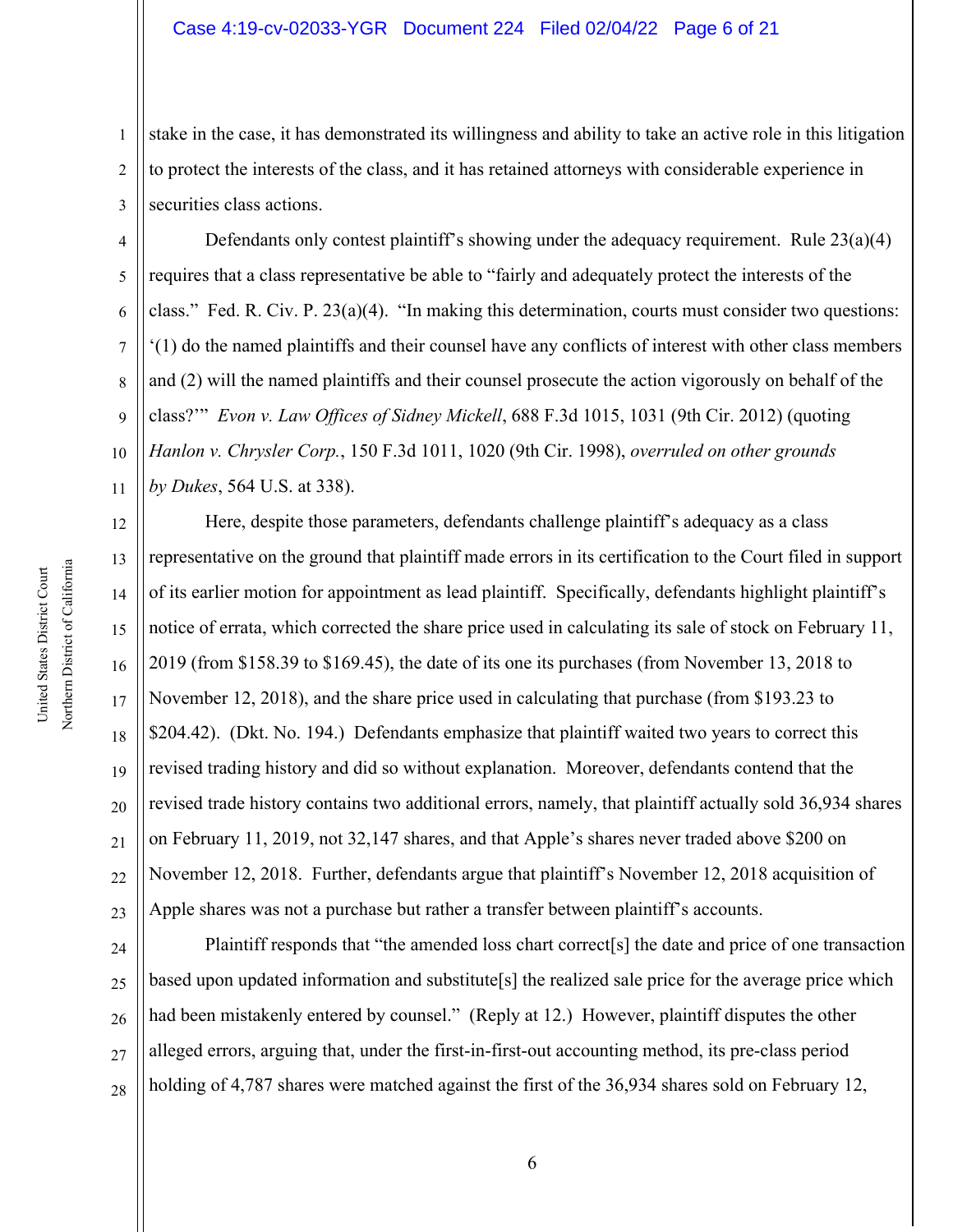1 2 3 4 yielding the 32,147 shares listed in the chart. In addition, plaintiff submits that its records show that it acquired Apple shares on November 12 at \$204.42 per share. Finally, plaintiff explains that it acquired the 14,012 Apple shares on November 12 in exchange for its investment in a pooled fund by way of an *in specie* redemption.5

5 6 7 8 9 10 The Court declines to find that the discrepancies corrected in plaintiff's notice of errata, without more, preclude a finding of adequacy here. An error in claimed losses may render a movant inadequate if there is "evidence of bad faith or intent to deceive the court or the parties." *See In re SLM Corp. Sec. Litig.*, No.08-cv-1029 (WHP), 2012 WL 209095, at \*8 (S.D.N.Y. Jan. 24, 2012), However, defendants do not make such a showing.<sup>6</sup> Plaintiff already corrected its inadvertent errors on the certification (albeit two years after the fact).

11 12 13 14 15 16 17 18 19 Nevertheless, defendants contend that even such inadvertent misstatements show a lack of diligence inconsistent with adequate representation of the class. Although plaintiff's errors in its trade certification may demonstrate carelessness, they are not the types of errors that would normally preclude a finding of adequacy to represent the class. *See*, *e.g., In re Solar City Corp. Sec. Litig.*, No. 16-cv-4686 (LHK), 2017 WL 363274, at \*6 (N.D. Cal. Jan. 25, 2017) ("Multiple district courts have held that minor or inadvertent mistakes made in a sworn certification do not strike at the heart of Rule 23's adequacy requirement.") (quotation marks omitted) (collecting cases). The errors do not demonstrate a conflict with the class, nor do they make plaintiff's claims atypical of the class. Nor is a computational error the type of credibility issue that would "divert the fact finders' attention

20 21

28 with Dkt. 194.) While not insignificant, it hardly amounts to plaintiff overstating its losses by more than 40%, as defendants contend. (Opp. at 12.)

<sup>22</sup> 23 24 25 <sup>5</sup> In its proposed surreply, defendants further quibble that plaintiff's November 12 acquisition of shares was not a purchase and that its February 11 disposition of shares was a non-cash transaction. (Dkt. No. 206.) While the Court **GRANTS** defendants' motion for leave to file a surreply, for the reasons stated below, the Court finds that the purported problems with plaintiff's claimed loss, which plaintiff essentially argues are disputes over accounting, are insufficient to render plaintiff inadequate as a class representative.

<sup>26</sup> 27  $6$  Furthermore, defendants claim that these errors result in plaintiff inflating its losses by more than \$350,000 nominally. (Opp. at 13.) However, by the Court's math, plaintiff's total loss was revised from \$1,166,648.47 to \$982,082.52, a difference of \$184,565.95. (*Compare* Dkt. No. 37-9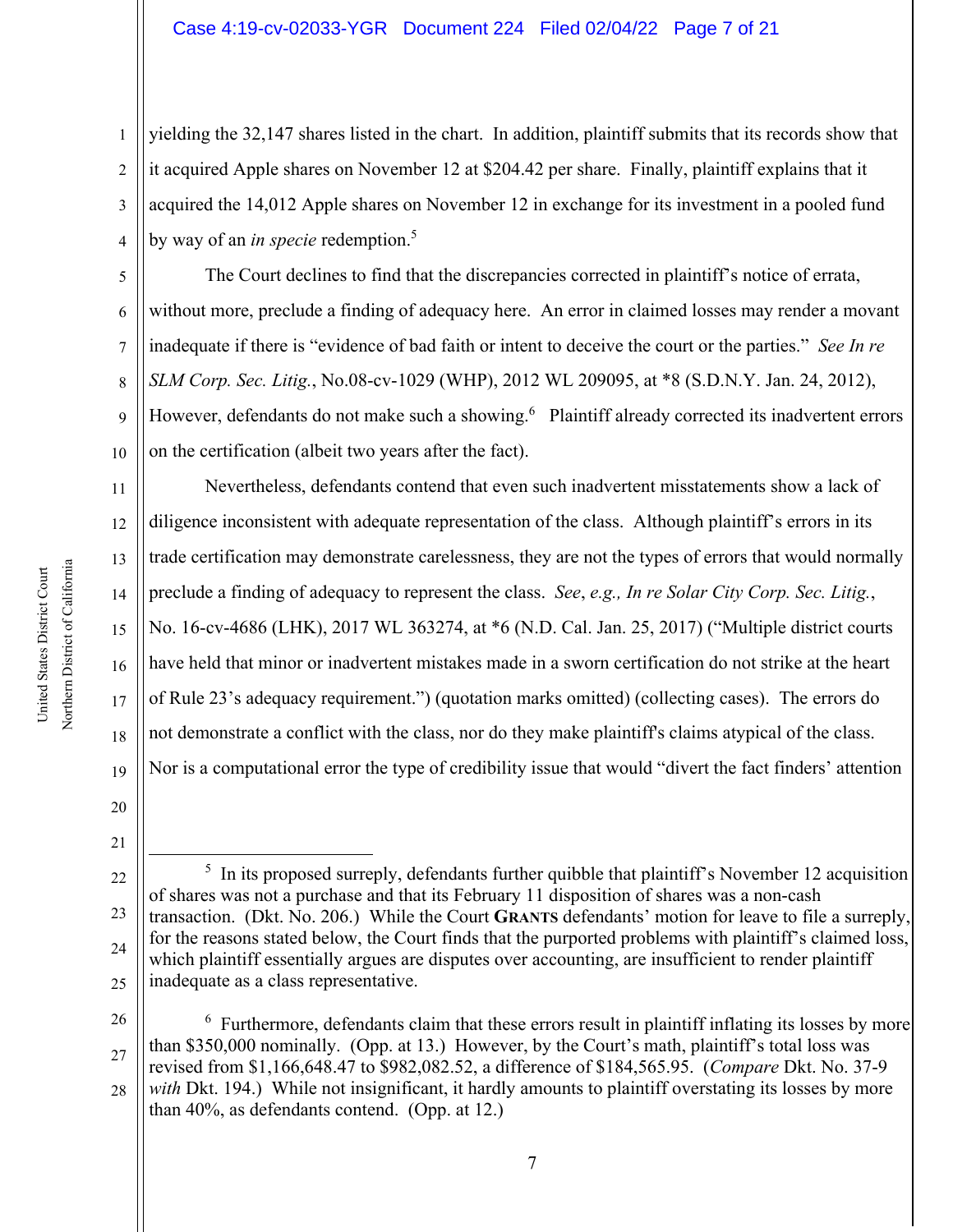1 2 from the merits and thus infect the claims of the class as a whole." *Dubin v. Miller,* 132 F.R.D. 269, 272 (D. Colo. 1990).

3 4 5 6 7 Defendants' other complaints are equally peripheral to the suit, irrelevant to the factual predicate of the class's claims, and may themselves be in error. If anything, defendants' arguments concern the amount of damages suffered by plaintiff, rather than being meaningfully indicative of inadequacy. Thus, none of the issues defendants raise persuade the Court that plaintiff would be unable to adequately serve as class representative.

8 9 10 11 12 13 14 15 Notwithstanding defendants' objections, the record supports a finding that plaintiff is an adequate class representative. Defendants have not shown that plaintiff and its selected counsel, Robbins Geller, have conflicts or that plaintiff will not prosecute the action vigorously. Plaintiff is knowledgeable of the litigation, has provided its assistance, and assures the Court it will represent the class diligently. Moreover, Robbins Geller has significant experience with securities fraud class actions and demonstrates a thorough understanding of the applicable law. The Court therefore finds plaintiff to be an adequate class representative under Rule 23(a)(4) and Robbins Geller to be adequate class counsel under Rule 23(g).

In sum, because plaintiff is an adequate class representative and defendants do not dispute the other requirements, the Court concludes that plaintiff has satisfied Rule  $23(a)$ .

## **B. RULE 23(B)**

19 20 21 22 23 Plaintiff seeks certification under Rule 23(b)(3), which requires that "questions of law or fact common to class members predominate over any questions affecting only individual members, and that a class action is superior to other available methods for fairly and efficiently adjudicating the controversy." Fed. R. Civ. P. 23(b)(3). Defendants do not dispute, and the Court agrees, that the superiority requirement is met. However, defendants challenge plaintiff's showing of predominance.

24 25 26 27 28 Under Rule  $23(b)(3)$ , courts must consider whether questions capable of resolution with "generalized, class-wide proof" predominate over individualized ones. *See Tyson Foods, Inc. v. Bouaphakeo*, 577 U.S. 442, 453 (2016); *see also Torres v. Mercer Canyons, Inc.*, 835 F.3d 1125, 1134 (9th Cir. 2016) ("The Rule 23(b)(3) predominance inquiry asks the court to make a global determination of whether common questions prevail over individualized ones."); *Wang*, 737 F.3d at

16

17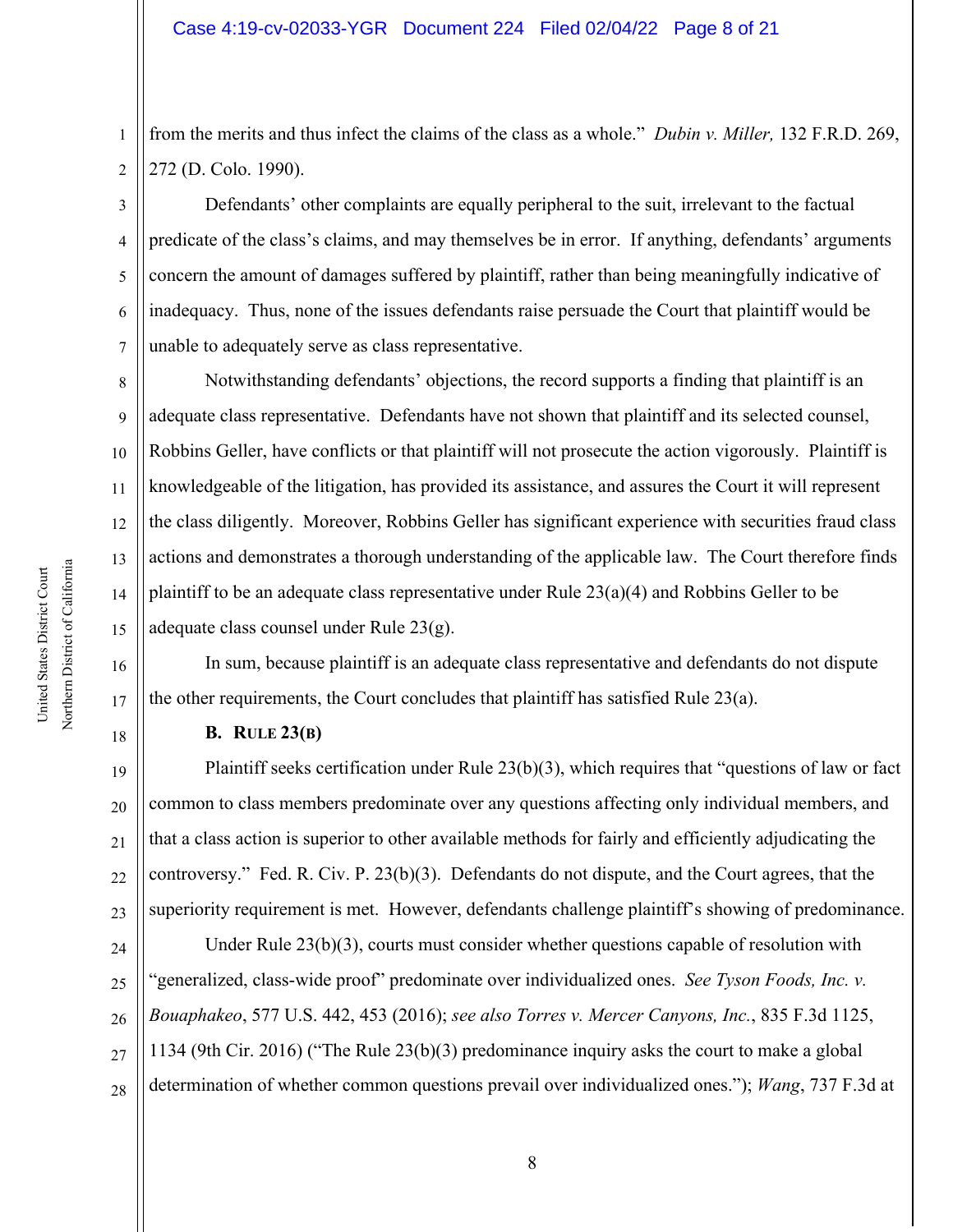1 2 3 4 5 6 7 8 9 10 11 545 ("The predominance analysis under Rule 23(b)(3) focuses on 'the relationship between the common and individual issues' in the case and 'tests whether proposed classes are sufficiently cohesive to warrant adjudication by representation.'") (quoting *Hanlon*, 150 F.3d at 1022). "Predominance is not, however, a matter of nose-counting. Rather, more important questions apt to drive the resolution of the litigation are given more weight in the predominance analysis over individualized questions which are of considerably less significance to the claims of the class." *In re Hyundai & Kia Fuel Econ. Litig.*, 926 F.3d 539, 557 (9th Cir. 2019) (quoting *Torres*, 835 F.3d at 1134). "Class certification under Rule 23(b)(3) is proper when common questions represent a significant portion of the case and can be resolved for all members of the class in a single adjudication." *In re Diamond Foods, Inc. Sec. Litig.*, 295 F.R.D. 240, 246 (N.D. Cal. 2013) (citing *Hanlon*, 150 F.3d at 1022).

12 13 14 15 16 17 18 19 20 21 22 23 The Court's predominance inquiry begins with the elements of a Section 10(b) securities fraud claim, which are: "(1) a material misrepresentation or omission by the defendant; (2) scienter; (3) a connection between the misrepresentation or omission and the purchase or sale of a security; (4) reliance upon the misrepresentation or omission; (5) economic loss; and (6) loss causation." *In re Quality Sys., Inc. Sec. Litig.*, 865 F.3d 1130, 1140 (9th Cir. 2017). "Most of these elements are clearly susceptible to classwide proof, particularly the alleged misrepresentations made by the defendants, scienter, and loss. Furthermore, a plaintiff is not required to prove materiality or loss causation at the class certification." *Milbeck v. TrueCar, Inc.*, No. 18-cv-2612 (SVW), 2019 WL 2353010, at \*4 (C.D. Cal. May 24, 2019) (internal quotation marks, citations, and alterations omitted). However, defendants contend that plaintiff cannot satisfy Rule 23(b)'s predominance requirement with respect to questions of reliance and damages. The Court considers each set of challenges in turn.

#### 24

#### **1. PREDOMINANCE OF COMMON QUESTIONS OF RELIANCE**

25 26 27 28 The Supreme Court has held that plaintiffs can invoke a rebuttable presumption of reliance based on the "'fraud-on-the-market' theory, which holds that 'the market price of shares traded on well-developed markets reflects all publicly available information, and, hence, any material misrepresentations.'" *Halliburton Co. v. Erica P. John Fund, Inc.* ("*Halliburton II*"), 573 U.S. 258,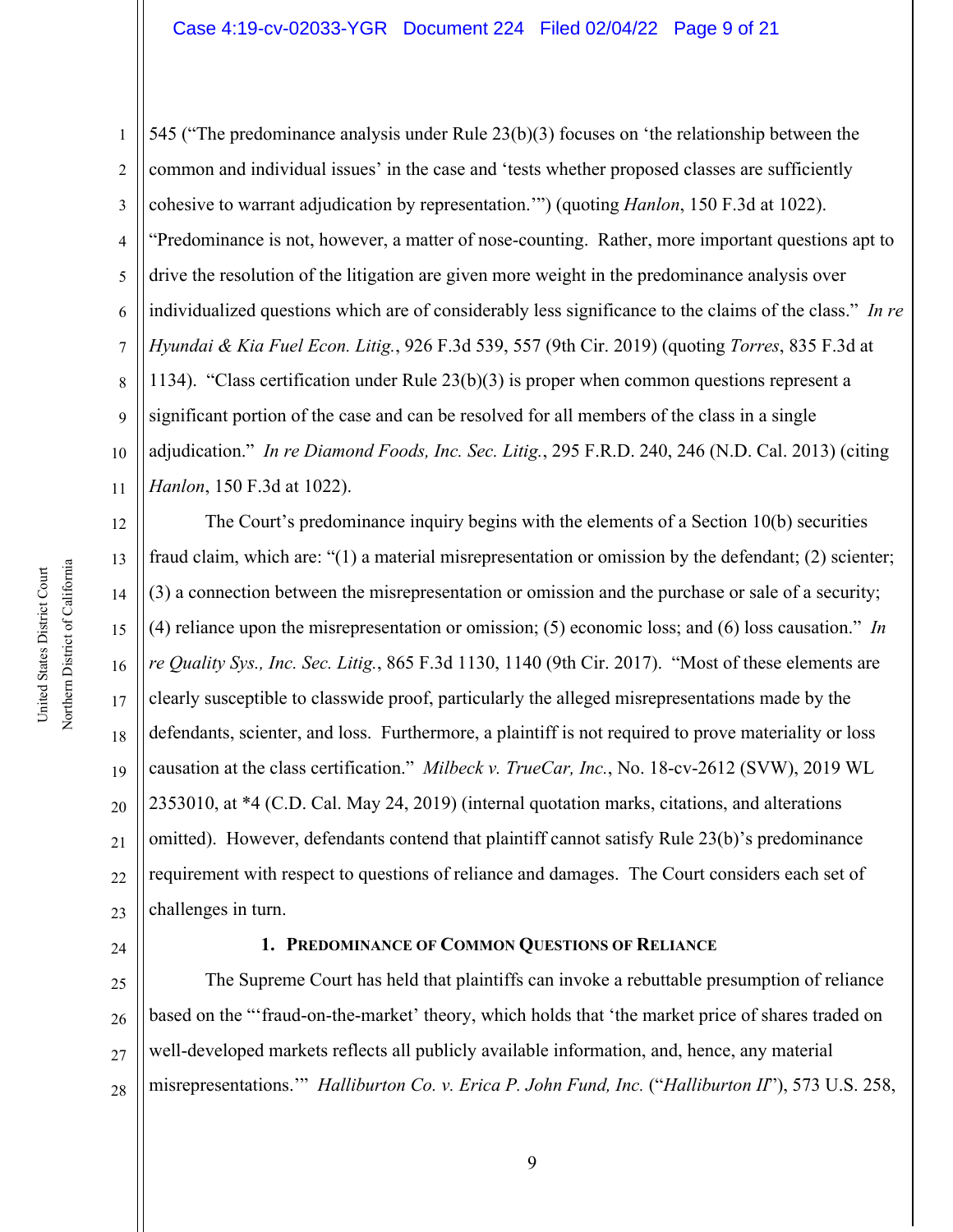1 2 3 4 5 268 (2014) (citing *Basic Inc. v. Levinson*, 485 U.S. 224, 246 (1988)). The presumption allows a plaintiff to substitute reliance on a company's stock price for actual reliance on a company's false statement so long as a company's stock traded in an efficient manner. *Basic*, 485 U.S. at 246–47. Application of the *Basic* presumption dispenses with the requirement that each class member prove individual reliance on defendants' alleged misstatements or omissions.

6 7 8 9 10 11 12 13 14 15 16 17 18 To invoke the presumption of reliance, a plaintiff must show: (1) the alleged misrepresentations were publicly known; (2) they were material; (3) the stock traded in an efficient market; and (4) the plaintiff traded stock between the time the misrepresentations were made and when the truth was revealed. *Halliburton II*, 573 U.S. at 268 (citing *Basic*, 485 U.S. at 248 n. 27). Here, defendants acknowledge two categories of investors in the putative class: (1) holders of Apple stock and (2) holders of options on Apple stock. With respect to the former, defendants do not dispute that the publicity and market timing prerequisites have been satisfied or that materiality need not be proven at the class certification stage. *See Amgen v. Conn. Ret. Plans and Trust Funds*, 568 U.S. 455, 459 (2013). Nor do defendants challenge the findings of plaintiff's expert, Professor Steven P. Feinstein, Ph.D., CFA, demonstrating that Apple stock, specifically, traded in an efficient market over the course of the class period. (Report of Professor Steven P. Feinstein, Ph.D., CFA ("Feinstein Report"), Dkt. No. 165-3, ¶¶ 56–142.) Therefore, the Court finds that plaintiff makes a prima facie showing sufficient to invoke the *Basic* presumption as to holders of Apple stock.7

 With respect to the latter, defendants argue that Dr. Feinstein fails to show that *options* on Apple stock traded in an efficient market, and therefore, that option holders should be excluded from the class if certification is granted. For the reasons stated in Section III.B.2, *infra*, the Court finds

21 22

19

20

<sup>23</sup> 24 25 26 27 28 7 Plaintiff also relies on the presumption of reliance recognized in *Affiliated Ute Citizens v. United States*, 406 U.S. 128, 153–54 (1972). Because the Court ultimately finds that defendants fail to rebut the *Basic* presumption with respect to Apple stockholders, the Court need not address whether plaintiff is entitled to a presumption of reliance under *Affiliated Ute*, which "allows the element of reliance to be presumed in cases involving primarily omissions, rather than affirmative misstatements." *Waggoner v. Barclays PLC*, 875 F.3d 79, 93 (2d Cir. 2017). Nevertheless, it appears that the *Affiliate Ute* presumption would actually not apply in this case, as that doctrine is inapplicable where "the [p]laintiff['s] complaint alleges numerous affirmative misstatements by the [d]efendants." *Id.* at 96. Here, the thrust of plaintiff's allegations is that defendants affirmatively misrepresented the state of Apple's business in China, and thus it is "not in a situation in which it is impossible for [it] to point to affirmative misstatements." *Id*.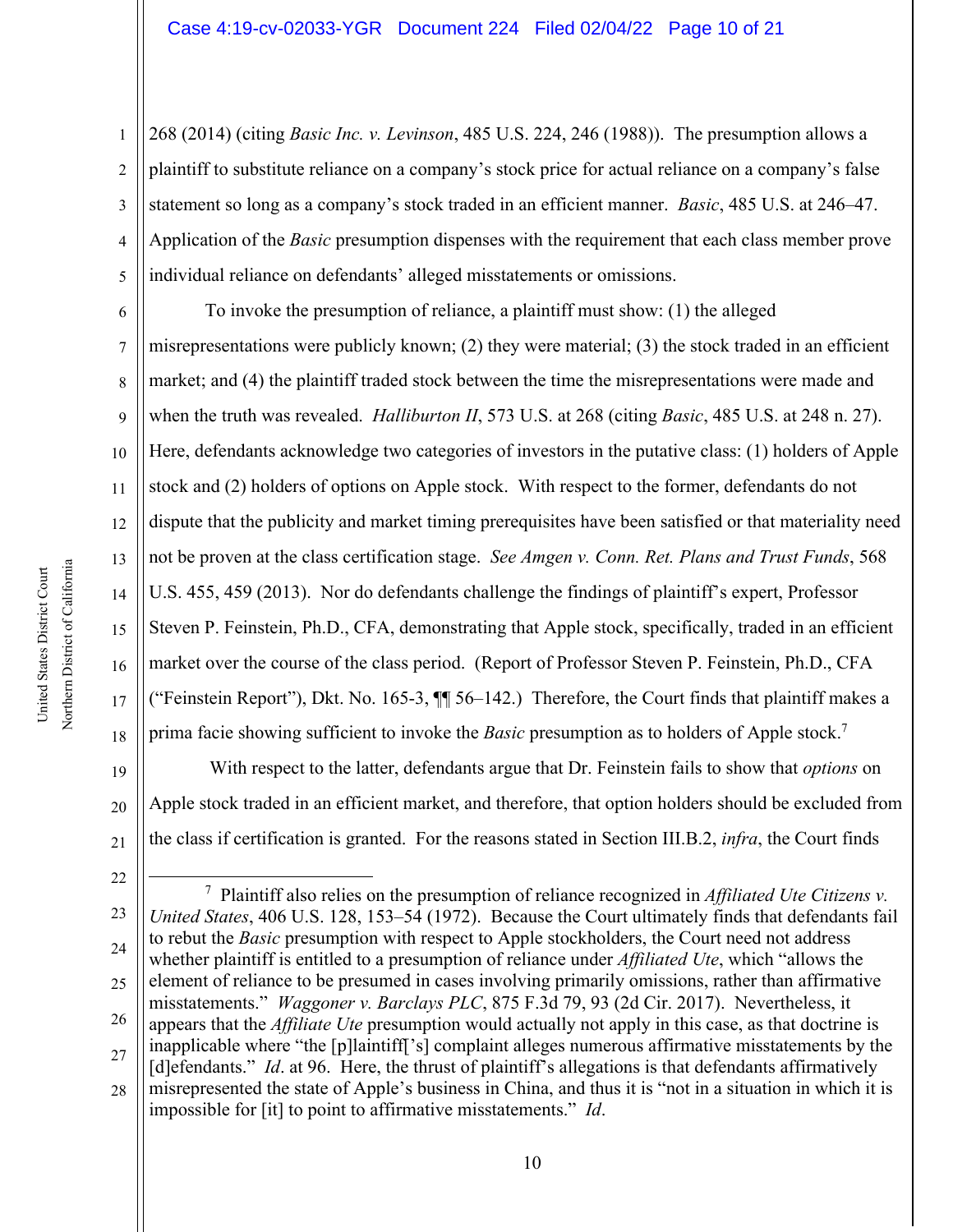2 3 that plaintiff fails to show that common questions of damages predominate with respect to option holders. Because Apple option holders are therefore excluded on that basis, the Court need not decide whether plaintiff adequately proved that Apple stock options trade in an efficient market.

4 5 6 7 8 9 10 11 12 13 14 Although defendants do not challenge the proof of the elements giving rise to the *Basic*  presumption with respect to Apple stockholders, they do seek to rebut it. A "defendant may rebut the [*Basic*] presumption through '[a]ny showing that severs the link between the alleged misrepresentation and either the price received (or paid) by the plaintiff, or his decision to trade at a fair market price.'" *Goldman Sachs Grp., Inc. v. Arkansas Teacher Ret. Sys.*, 141 S. Ct. 1951, 1958 (2021) (quoting *Basic*, 485 U.S. at 248). Here, defendants argue that the alleged misrepresentations had no price impact. If true, "then *Basic*'s fundamental premise 'completely collapses, rendering class certification inappropriate.'" *Id.* at 1959 (quoting *Halliburton II*, 573 U.S. at 283); *see Halliburton II*, 573 U.S. at 279 ("[*Basic*] affords defendants an opportunity to rebut the presumption by showing, among other things, that the particular misrepresentation at issue did not affect the stock's market price.").

The defendant bears the burden of proving a lack of price impact by a preponderance of the evidence. *Goldman*, 141 S. Ct. at 1963.<sup>8</sup> "The district court's task is simply to assess all the evidence of price impact—direct and indirect—and determine whether it is more likely than not that the alleged misrepresentations had a price impact." *Id.* The analysis is "qualitative as well as quantitative—aided by a good dose of common sense." *Id.* at 1960.

20 21 22 23 "[P]rice impact can be observed on the 'front-end' (*i.e.*, misstatements causing or maintaining inflation) or on the 'back-end' (*i.e.*, a decline in price caused by the corrective disclosures) . . . ." *Plymouth Cnty. Ret. Sys. v. Patterson Cos., Inc.*, No. 18-cv-871 (MJD), 2020 WL 5757695, at \*11 (D. Minn. Sept. 28, 2020). As the Supreme Court explained:

Plaintiffs typically try to prove the amount of inflation indirectly. They point to a negative disclosure about a company and an associated drop in its stock price; allege that the disclosure corrected an earlier misrepresentation; and then claim that the price drop is equal to the amount of inflation maintained by the earlier misrepresentation.

27 28

24

25

26

15

16

17

18

19

 $8$  Thus, defendants misstate the law when they assert that "the Court [] determin[es] whether [p]laintiff has met its burden to show price impact." (Opp. at 15.)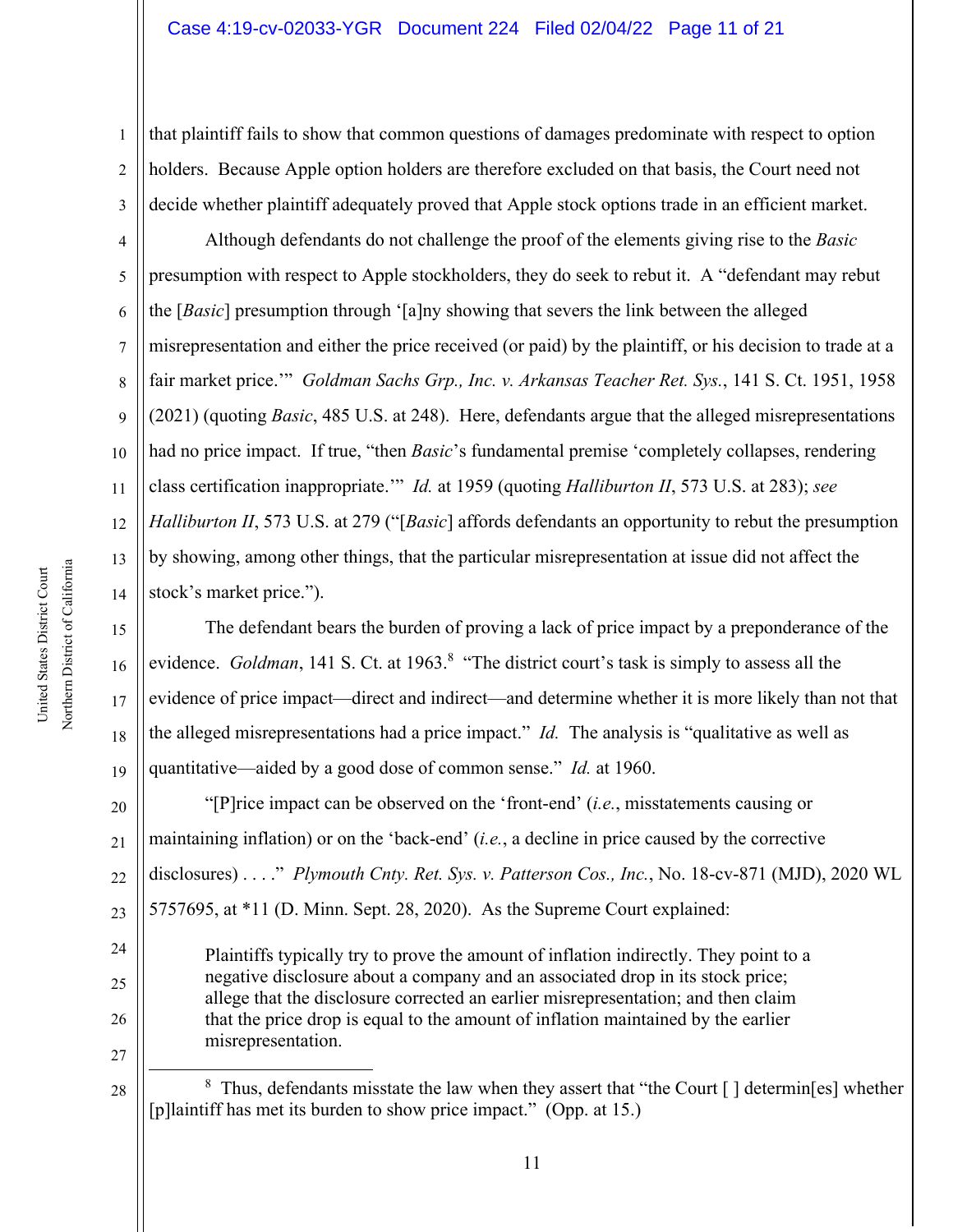But that final inference—that the back-end price drop equals front-end inflation starts to break down when there is a mismatch between the contents of the misrepresentation and the corrective disclosure. That may occur when the earlier misrepresentation is general (*e.g.*, "we have faith in our business model") and the later corrective disclosure is specific (*e.g.*, "our fourth quarter earnings did not meet expectations"). Under those circumstances, it is less likely that the specific disclosure actually corrected the general misrepresentation, which means that there is less reason to infer front-end price inflation—that is, price impact—from the back-end price drop.

*Goldman*, 141 S. Ct. at 1961 (citations omitted); *see also Glickenhaus & Co. v. Household Int'l, Inc.*, 787 F.3d 408, 415 (7th Cir. 2015) ("The best way to determine the impact of a false statement is to observe what happens when the truth is finally disclosed and use that to work backward, on the assumption that the lie's positive impact on the share price is equal to the additive inverse of the truth's negative effect. (Put more simply: what goes up, must come down.)").

Defendants' arguments focus on back-end price impact.<sup>9</sup> Dr. Feinstein conducted a robust event study, the findings of which show a statistically significant share price decline following the January 2, 2019 disclosure date. (Feinstein Report ¶¶ 137–39.) Defendants do not rebut this backend evidence with their own event study or other means. Instead, defendants cite various mismatches between the alleged misrepresentation and the corrective disclosures as well as other

1

2

3

4

5

6

7

8

9

10

11

12

13

14

15

16

17

18

<sup>19</sup> 20 21 22 23 24 25 26 27 28 <sup>9</sup> Despite criticizing plaintiff for failing to "adduce any front-end evidence" that the alleged misrepresentation inflated Apple's stock price, defendants acknowledge that plaintiff is proceeding on a price inflation-maintenance theory. (Opp. at 16.) Under this theory, a misrepresentation "cause[s] the stock price to remain higher than it would have been had the statements been truthful." *Glickenhaus*, 787 F.3d at 419; *see also Goldman*, 141 S. Ct. at 1961. Thus, "[t]he stock price may even decline after a false statement, but be inflated nonetheless 'because the price might have fallen even more' if the full extent of the bad news were known." *In re Allstate Corp. Sec. Litig.*, 966 F.3d 595, 612 (7th Cir. 2020) (quoting *Glickenhaus*, 787 F.3d at 415); *see also In re Vivendi, S.A. Sec. Litig.*, 838 F.3d 223, 260 (2d Cir. 2016) (rejecting notion that price impact requirement means a "misstatement must be associated with an increase in inflation to have any effect on a company's stock price"); *Hatamian v. Advanced Micro Devices, Inc.*, No. 14-cv-226 (YGR), 2016 WL 104502, at \*7 (N.D. Cal. Mar. 16, 2016) ("Price impact in securities fraud cases is not measured solely by price increase on the date of a misstatement; it can be quantified by decline in price when the truth is revealed.") (citing *Halliburton II*, 573 U.S. at 279–80). Therefore, the absence of front-end price impact is not necessarily dispositive.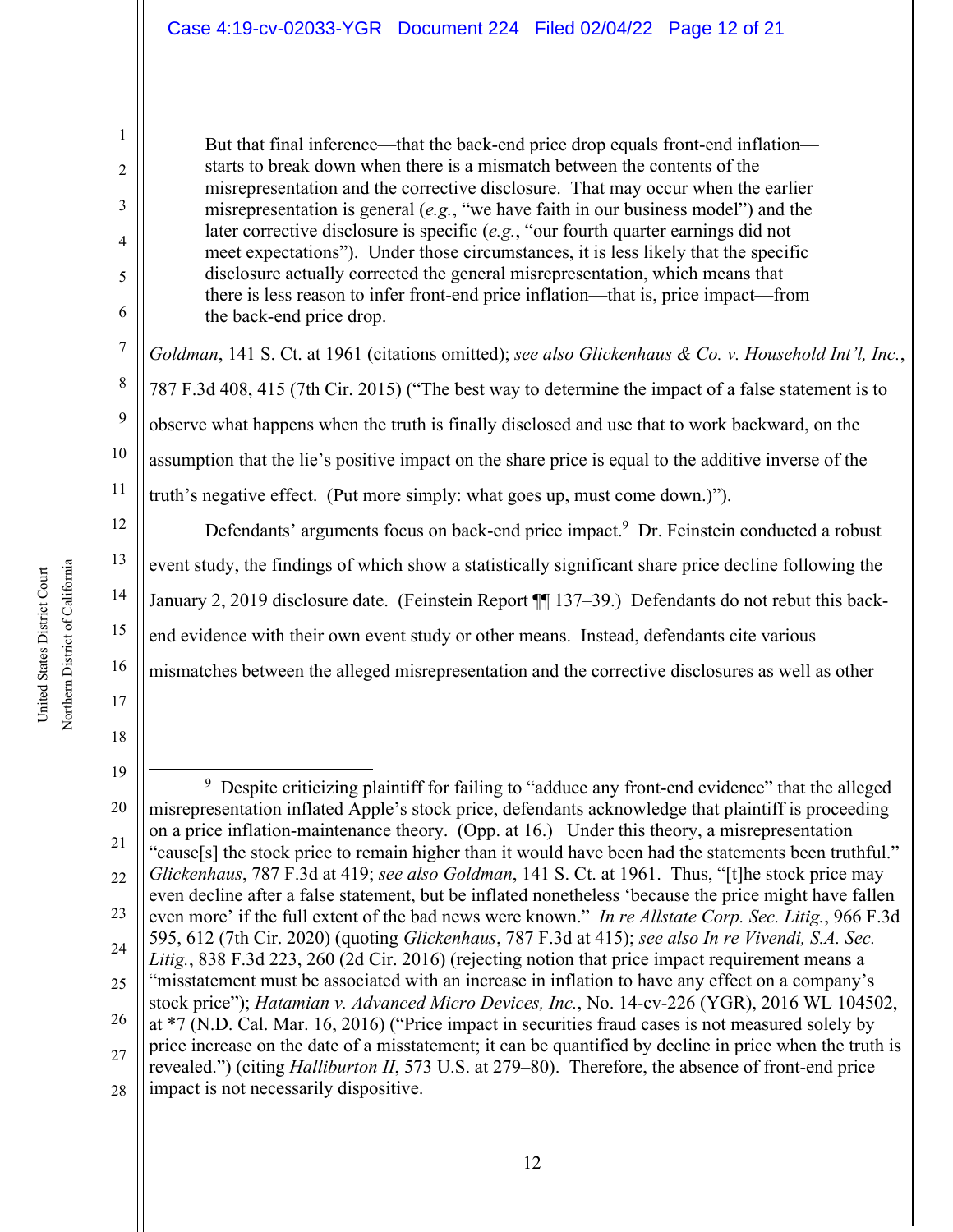1 2 3 4 potential causes for the stock price drop.<sup>10</sup> Plaintiff counters that defendants' arguments speak to materiality and loss causation, issues that are inappropriate for resolution at the class certification stage. *See Amgen*, 568 U.S. at 470; *Erica P. John Fund, Inc. v. Halliburton Co.* ("*Halliburton I*"), 563 U.S. 804, 815 (2011).

5 6 7 8 9 10 11 12 13 14 15 16 17 18 The Court disagrees, even though overlap may exist. "'[A] district court may not use the overlap to refuse to consider the evidence.' Instead, the district court must use the evidence to decide the price impact issue 'while resisting the temptation to draw what may be obvious inferences for the closely related issues that must be left for the merits . . . .'" *See Goldman*, 141 S. Ct. at 1961 n.2 (quoting *In re Allstate*, 966 F.3d at 608); *see*, *e.g.*, *Allstate*, 966 F.3d at 613–14 ("[S]eparating this argument from the kind of truth-on-the-market defense proscribed by *Amgen*'s holding on materiality cuts extraordinarily fine."); *Pearlstein v. BlackBerry Limited*, No. 13-cv-7060 (CM), 2021 WL 253453, at \*18 (S.D.N.Y. Jan. 26, 2021) (stating that, despite impropriety of loss causation arguments at the class certification stage, "the Court must nevertheless consider Defendants' evidence that 'an alleged misrepresentation did not, for whatever reason, actually affect the market price of defendant's stock.'") (citation omitted); *In re Chicago Bridge & Iron Co. N.V. Sec. Litig.*, No. 17-cv-1580 (LGS), 2020 WL 1329354, at \*5–6 (S.D.N.Y. Mar. 23, 2020) (an "inquiry into whether a disclosure is actually corrective is proper on a motion for class certification"). In analyzing whether defendants have severed the link between the alleged misrepresentation

19 20 and the stock price, it bears repeating what this case is about. Plaintiff's theory is that defendants

26

27 28 Defendants also argue, in apparent response to plaintiff's reliance on the *Affiliated Ute* presumption of reliance, that the allegedly omitted fact that Apple had already cut iPhone production at the time the challenged statement was made does not relate back to the subject matter of the challenged statement, that is, Apple's overall business in China.

Northern District of California Northern District of California United States District Court United States District Court

<sup>21</sup> 22 23 24 25 <sup>10</sup> More specifically, defendants argue that  $(1)$  the two November disclosures regarding reduced iPhone production do not relate back to the alleged misrepresentation regarding Apple's iPhone business in Greater China; (2) by November 5, the market already knew of Apple's slowing iPhone business in Greater China; (3) the revelation regarding the extent of Apple's poor performance in Greater China had been known at the time of the alleged misrepresentations; (4) Cook's qualitative statement that China is not experiencing pressure like other emerging markets does not match with the January 2 quantitative revelation that earnings would fall short of the guidance by five to nine billion dollars; and (5) other non-fraud-related information could have impacted the January 3 decline in Apple's stock price. (Opp. at 16–18.)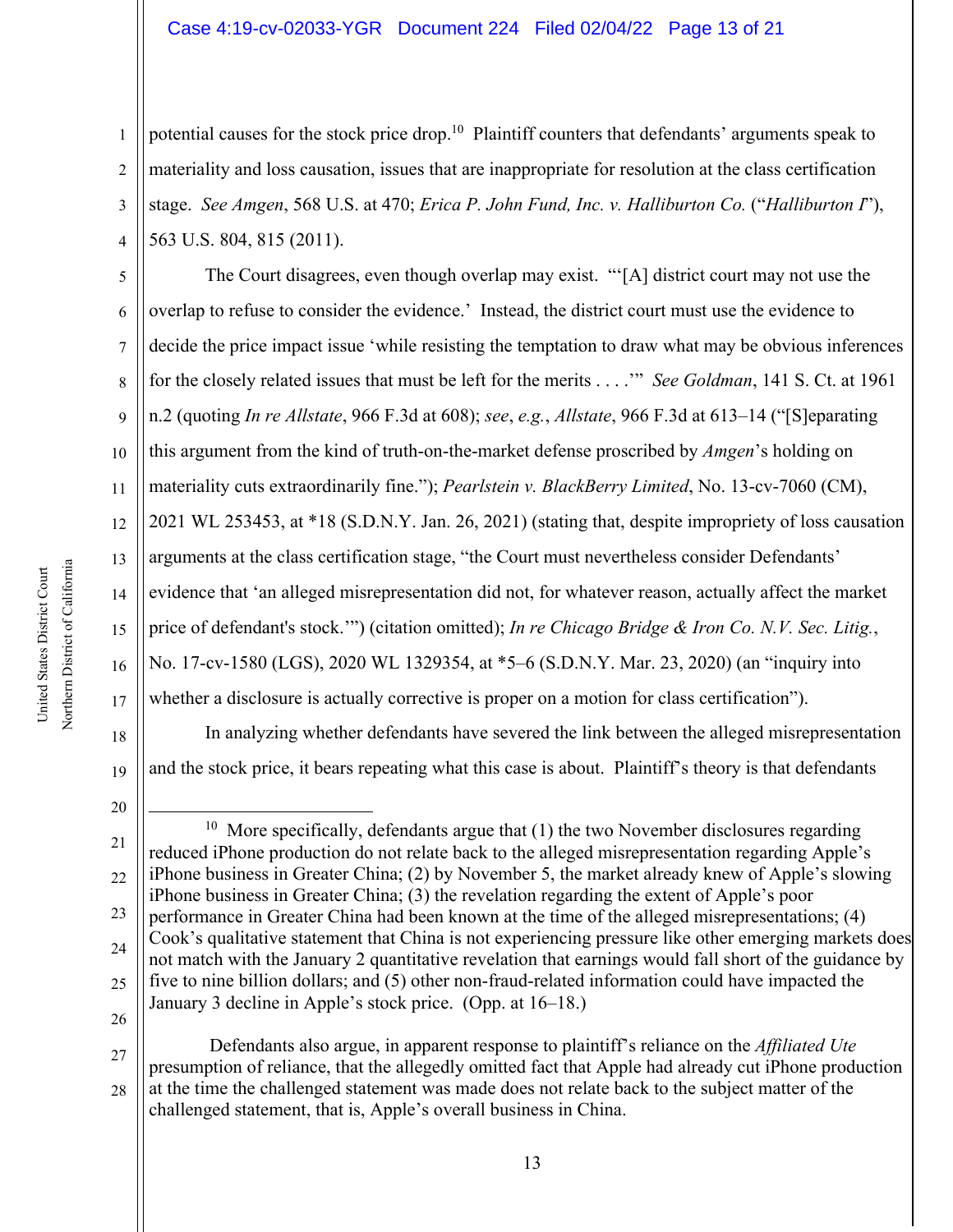1 2 3 4 5 6 7 8 9 misrepresented the state of Apple's performance in China, *including its iPhone business*, towards the end of 2018. Although the Court previously held that plaintiff failed to adequately plead a misrepresentation with respect to defendants' statements regarding the launch of Apple's then-new iPhones (the XS, XS Max, and XR) (Dkt. No. 123 at 10–11), that holding does not mean that disclosures regarding reduced iPhone demand are wholly irrelevant to the remaining China-related statements. Defendants repeatedly attempt to divorce these topics despite the connection Cook makes about the two. Thus, as discussed below, the Court finds that four of the five arguments raised by defendants fundamentally misconstrue plaintiff's theory, while the fifth argument similarly distracts from the relevant price impact inquiry.

10 11 12 13 14 15 16 17 18 19 20 First, defendants assert that "[t]he November 2018 allegedly corrective disclosures concerned reduced iPhone production, *not* Apple's overall business in Greater China[.]" (Opp. at 17.) Thus, defendants seek to establish that alleged corrective disclosures had no price impact because they were not actually corrective. Plaintiff responds that "[t]he partial disclosures concerning reductions in iPhone manufacturing were directly related to the subject matter of [d]efendants' false assurance – *i.e.*, the performance of Apple's iPhone business in China." (Reply at 2.) The Court agrees. Cook stated: "Our business in China was very strong last quarter. We grew 16%, which we're very happy with. *iPhone, in particular, was very strong double-digit growth there....* " (Call Tr. at 11 (emphasis supplied).) Defendants' effort to restrict the challenged statement to Cook's discussion about emerging markets is not well taken. Accordingly, the first argument against back-end price impact fails.

21 22 23 24 25 26 27 28 Second, defendants argue that "[b]y November 5, 2018[,] the market was already appraised of Apple's slowing iPhone business in Greater China . . . , and thus cumulative disclosure of that information could not have affected Apple's stock price in any event." (Opp. at 17 (citing Expert of Professor Steven Grenadier, Ph.D. ("Grenadier Report"), Dkt. No. 197-2, ¶¶ 99–108 (collecting sources)).) Defendants imply that the November 5 disclosures regarding reduced iPhone production completely cured the alleged misrepresentations that Apple's business in China was thriving, such that the back-end price drop on January 2 cannot be attributed to the alleged fraud. The Court is not convinced. At face value, the January 2 disclosure reveals much more about the iPhone's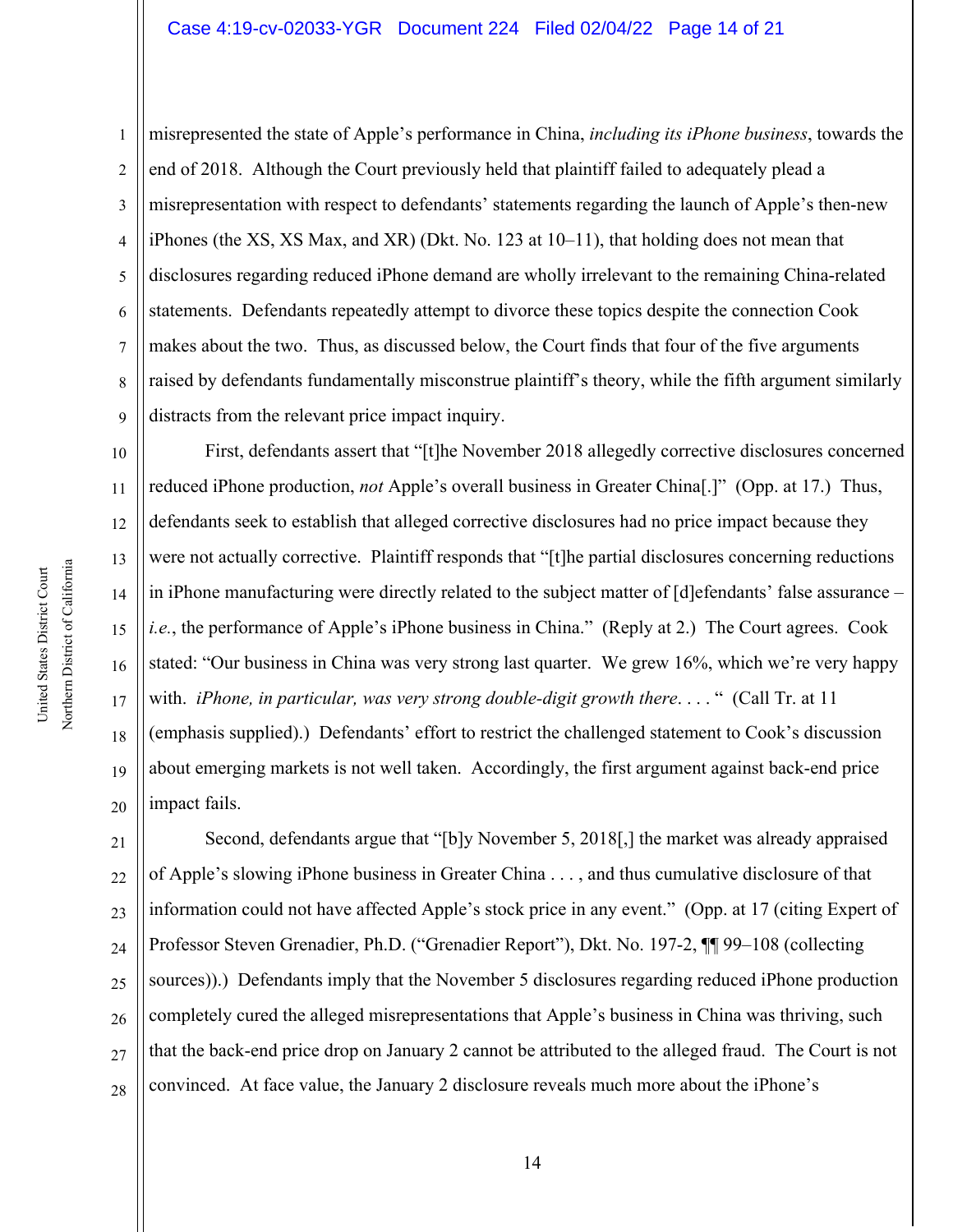performance in China than the November 5 disclosures. *See supra* Section I. Accordingly, the second argument against back-end price impact does not persuade.

2

1

3 4 5 6 7 8 9 10 11 12 13 14 15 16 Third, defendants contend that what "purportedly 'shocked' analysts on January 2" was "'the magnitude and severity' of [Apple's] negative performance in China at quarter's end." (Opp. at 17 (citing Compl. ¶ 84).) Defendants argue that this information did not exist at the time the challenged statement was made and therefore "a resulting price effect cannot be inferred." (*Id.*) Defendants again attempt to re-frame the misrepresentation, this time, by zeroing in on a single phrase in the complaint. However, they ignore the thrust of plaintiff's complaint, which is not merely that Cook misrepresented *how* poorly Apple was performing in China, but that it was, in fact, performing poorly at all. "This Court is not persuaded by arguments that 'this disclosure only mentioned [one thing]; discussion of that one thing in no way indicates or reveals a problem with this other thing [ ]; ergo, no revelation of fraud." *Pearlstein*, 2021 WL 253453, at \*18 (quoting *In re Signet Jewelers Ltd. Sec. Litig.*, No. 16-cv-6728 (CJM), 2019 WL 3001084, at \*14 (S.D.N.Y. July 10, 2019), *appeal withdrawn sub nom. Pub. Emps. Ret. Sys. of Mississippi v. Signet Jewelers Ltd.*, No. 19-3837, 2020 WL 773018 (2d Cir. Jan. 16, 2020)). Accordingly, the third argument against back-end price impact fails.

17 18 19 20 22 Fourth, defendants submit that Cook's *qualitative* statement that he "would not put China in th[e same] category" as the underperforming emerging markets does not match the January 2 *quantitative* disclosure that earnings would miss guidance by five to nine billion dollars. This is yet another distortion by defendants, this time, of the allegedly corrective disclosure, which is not about the earnings shortfall but rather the true state of Apple's business in China. Accordingly, the Court rejects the fourth argument against back-end impact.

23 24 25 26 27 28 Finally, defendants argue that plaintiff fails to account for other information that could have impacted the stock price on January 3. Specifically, defendants cite "Apple's disclosure to investors that in [1Q19] it had experienced slowing upgrade of iPhones in developed economies that contributed to the reduced revenue guidance," as well as "Mr. Cook's statement that 'emphasized the negative impact the battery program had had on the pace of phone replacements during  $1Q19$ ,  $\ldots$ which analysts specifically referenced with regard to Apple's disappointing results." (Opp. at 18)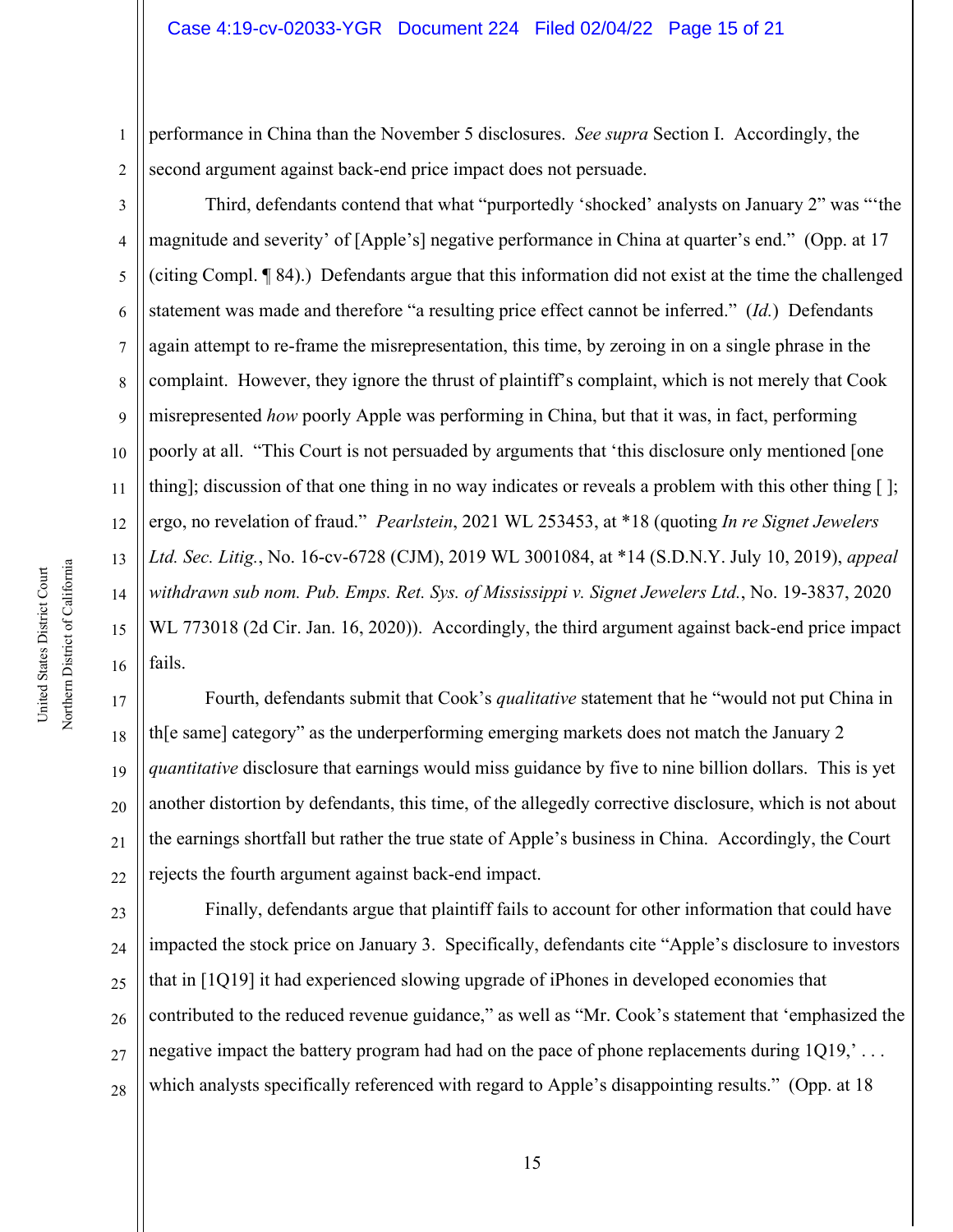1 2 3 4 5 6 7 8 (citing Dkt. No. 1, ¶¶ 37–38 and Grenadier Report, ¶¶ 71–75).) Claims that other factors also contributed in part to the price drop are insufficient to rebut the *Basic* presumption. *See*, *e.g.*, *Waggoner*, 875 F.3d at 105 ("[M]erely suggesting that another factor also contributed to an impact on a security's price does not establish that the fraudulent conduct complained of did not also impact the price of the security."). Instead, "it is [d]efendants' burden to show the *absence* of price impact – not merely to challenge [p]laintiff on the persuasiveness of its own price impact claim – once *Basic*'s presumption of reliance attaches." *Signet*, 2019 WL 3001084, at \*17. Accordingly, the fifth argument against back-end price impact does not persuade.

9 10 11 As defendants have failed to prove by a preponderance of evidence that the January 2 disclosure was *not* associated with a negative price impact, they have failed in rebutting the *Basic* presumption of reliance. This aspect of the predominance inquiry is therefore met.

12

14

17

21

### **2. PREDOMINANCE OF COMMON QUESTIONS OF DAMAGES**

13 15 16 18 19 20 22 23 Defendants also challenge plaintiff's showing of predominance with respect to damages. To meet the predominance requirement under Rule  $23(b)(3)$ , "plaintiffs must show that their damages stemmed from the defendant's actions that created the legal liability" under the proposed damages model. *Levya v. Medline Indus. Inc.*, 716 F.3d 510, 514 (9th Cir. 2013) (citing *Comcast v. Corp. v. Behrend*, 569 U.S. 27, 39 (2013)). The Court must conduct a "rigorous analysis" to determine whether the damages model is consistent with the plaintiffs' theory of liability, although "[c]alculations need not be exact." *Comcast*, 569 U.S. at 35 (citation omitted). "[U]ncertainty regarding class members' damages does not prevent certification of a class as long as a valid method has been proposed for calculating those damages." *Nguyen v. Nissa N. Am., Inc.*, 932 F.3d 811, 817 (9th Cir. 2019) (quoting *Lambert v. Nutraceutical Corp.*, 870 F.3d 1170, 1182 (9th Cir. 2017), *rev'd on other grounds*, 139 S. Ct. 710 (2019)).

24 25 26 27 28 Here, plaintiff's expert Dr. Feinstein describes in his report the so-called "out-of-pocket" damages methodology plaintiff plans to use to calculate damages on a classwide basis. (Feinstein Report ¶¶ 178–89.) Generally speaking, "out-of-pocket damages are measured as the difference between the amount of stock price inflation at purchase and the amount of inflation in the stock price at sale or, if held, at the end of the Class Period . . . ." (*Id.* ¶ 181.) Dr. Feinstein explains that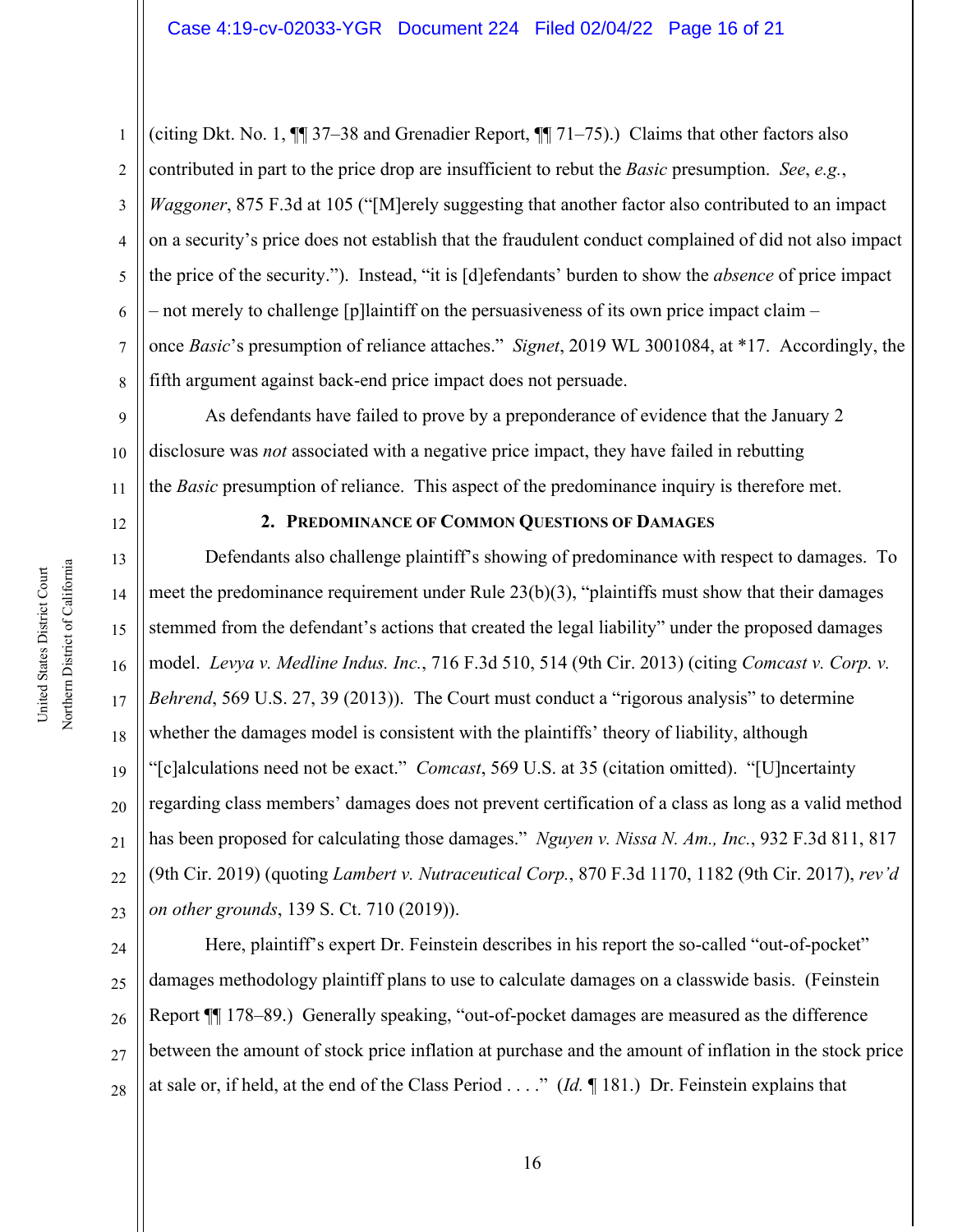#### Case 4:19-cv-02033-YGR Document 224 Filed 02/04/22 Page 17 of 21

"[v]aluation tools can be applied to measure what the price of Apple stock would have been but for the alleged misrepresentations and omissions." (*Id.* ¶ 183; *see also id.* ¶ 185 (listing commonly used valuation tools).) Dr. Feinstein then outlines the steps of this methodology:

i. First, valuation tools, which would include event study analysis such as that described herein, and potentially other empirical analyses if necessary, would be used to establish if the disclosures, correcting the alleged misrepresentations and omissions, caused the prices of Apple stock to fall. This analysis, after controlling for potentially non-fraud related information, would establish if the alleged misrepresentations and omissions had caused the stock price to be artificially inflated, and if corrective disclosures caused the inflation to dissipate, in turn causing investor losses. This analysis would apply on a class-wide basis.

ii. Second, an inflation ribbon would be constructed, using generally accepted empirical analysis and valuation tools, indicating how much artificial inflation caused by the alleged misrepresentations and omissions was in the prices of Apple stock on each day during the Class Period, if any. An inflation ribbon is a time series of the difference between a stock's actual price observed in the marketplace, and the estimated price that the stock would have traded at each day had there been full disclosure. Construction of the inflation ribbon generally employs event study analysis, combined with widely used and generally accepted valuation tools. The inflation ribbon is often constructed by working chronologically backwards from the final corrective disclosure to the start of the Class Period, accounting for alleged fraud-related residual price declines as they occurred. Inflation prior to a corrective disclosure that dissipated inflation is greater than the inflation afterward by the amount of inflation that dissipated. The full array of generally accepted and widely used valuation tools can be applied, if necessary, to calculate the but-for stock prices under the assumption of prior full disclosure. This analysis would also apply on a class-wide basis.

iii. Third, the measure of per share damages generally applied in Section 10(b) cases is the reduction in the inflation ribbon over an investor's holding period (the economic/inflation loss). That is, per share damages would be calculated as the difference between the inflation on the date the shares were purchased and the inflation on the date those same shares were subsequently sold, or, if held, at the end of the Class Period.

iv. Per share damages are limited, however, to be no greater than the decline in the share price over the investor's holding period, which is the investment loss actually sustained.

28

Northern District of California Northern District of California United States District Court United States District Court

1

2

3

4

5

6

7

8

9

10

11

12

13

14

15

16

17

18

19

20

21

22

23

24

25

26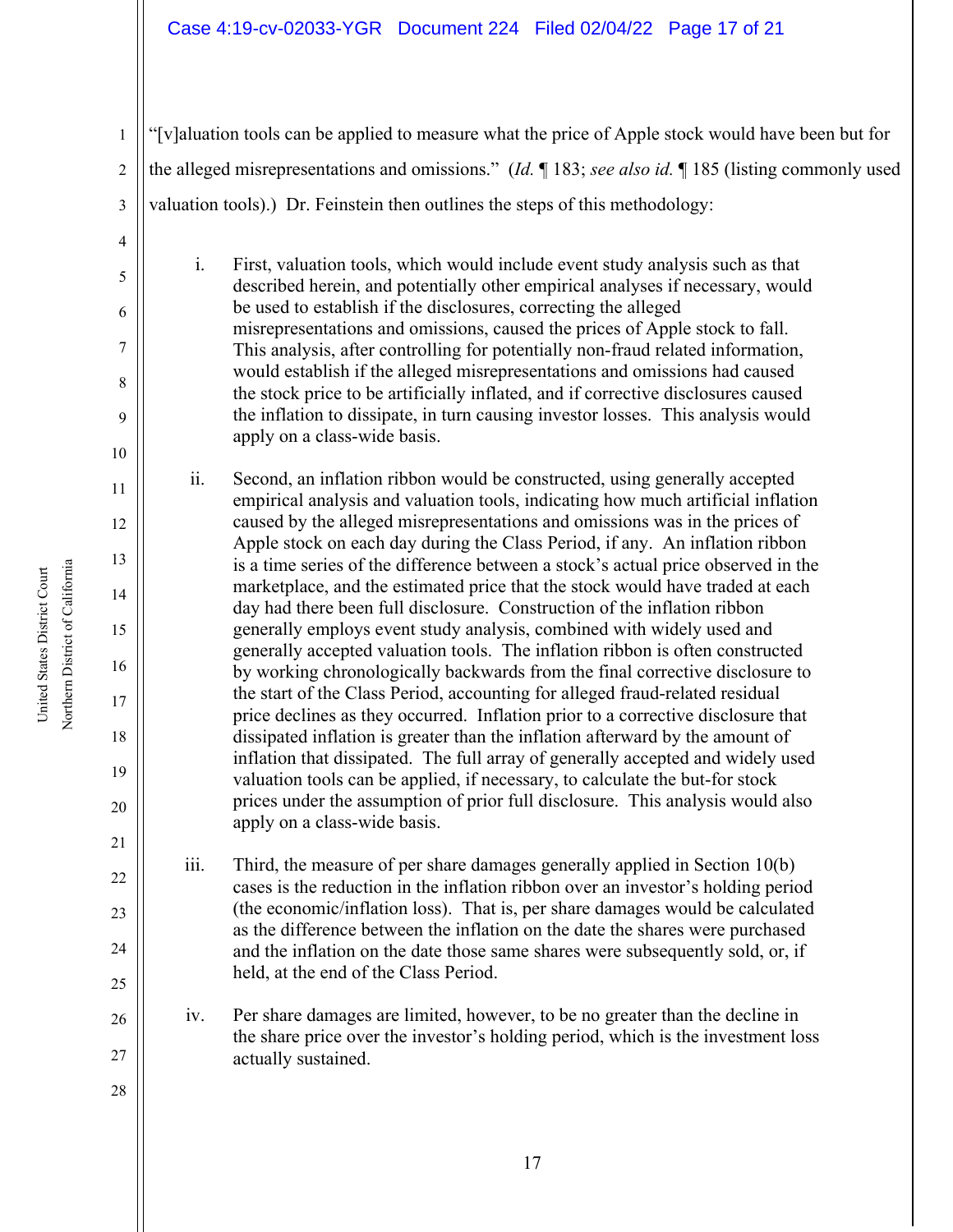|                            | Case 4:19-cv-02033-YGR  Document 224  Filed 02/04/22  Page 18 of 21                                                                                                                                                                                                                                                                                                                                                                                                                                                                                                                                                                                                                                        |
|----------------------------|------------------------------------------------------------------------------------------------------------------------------------------------------------------------------------------------------------------------------------------------------------------------------------------------------------------------------------------------------------------------------------------------------------------------------------------------------------------------------------------------------------------------------------------------------------------------------------------------------------------------------------------------------------------------------------------------------------|
| 1<br>2<br>3<br>4<br>5<br>6 | Pursuant to the Private Securities Litigation Reform Act of 1995 (the<br>V.<br>"PSLRA") (15 U.S.C. $\S$ 78u-4(e)), for purposes of computing the investment<br>loss limitation on damages, for any shares sold during the 90-day period after<br>the end of the Class Period, the investment loss is computed as if the selling<br>price was the greater of the actual selling price or the average price from the<br>final corrective disclosure date to the sale date. For any shares held 90 days or<br>more beyond the final corrective disclosure, the investment loss is computed<br>as if the shares were sold for the average price over the 90 days following the<br>final corrective disclosure. |
| 7<br>8<br>9                | The calculation of each Class member's per share damages would be a<br>vi.<br>mechanical arithmetic exercise for all Class members who bought Apple stock<br>during the Class Period, applying the results of the class-wide analyses<br>described above to each Class member's stock trading data.                                                                                                                                                                                                                                                                                                                                                                                                        |
|                            | (Id. ¶ 186.) Thus, Dr. Feinstein opines, "class-wide damages in response to the specific                                                                                                                                                                                                                                                                                                                                                                                                                                                                                                                                                                                                                   |
| 10                         | misrepresentations and omissions ultimately established by the Lead Plaintiff can be calculated in a                                                                                                                                                                                                                                                                                                                                                                                                                                                                                                                                                                                                       |
| 11                         | straightforward manner common to all Class members." ( <i>Id.</i> $\P$ 182.)                                                                                                                                                                                                                                                                                                                                                                                                                                                                                                                                                                                                                               |
| 12                         | The out-of-pocket method is "widely considered an accepted method for the evaluation of                                                                                                                                                                                                                                                                                                                                                                                                                                                                                                                                                                                                                    |
| 13                         | materiality damages to a class of stockholders in a defendant corporation." In re Intuitive Surgical                                                                                                                                                                                                                                                                                                                                                                                                                                                                                                                                                                                                       |
| 14                         | Sec. Litig., No. 13-cv-1920 (EJD), 2016 WL 7425926, at *17 (internal quotation marks and citation                                                                                                                                                                                                                                                                                                                                                                                                                                                                                                                                                                                                          |
| 15                         | omitted). "Courts regularly reaffirm that the out-of-pocket, or event study, method matches                                                                                                                                                                                                                                                                                                                                                                                                                                                                                                                                                                                                                |
| 16                         | plaintiffs' theory of liability under Section 10(b) of the Securities Exchange Act, making it the                                                                                                                                                                                                                                                                                                                                                                                                                                                                                                                                                                                                          |
| 17                         | standard method for calculating damages in virtually every Section 10(b) class action." City of                                                                                                                                                                                                                                                                                                                                                                                                                                                                                                                                                                                                            |
| 18                         | Miami General Employees' & Sanitation Employees Retirement Trust v. RH, Inc., No. 17-cv-554                                                                                                                                                                                                                                                                                                                                                                                                                                                                                                                                                                                                                |
| 19                         | (YGR), 2018 WL 4931543, at *3 (N.D. Cal. Oct. 11, 2018) (collecting cases).                                                                                                                                                                                                                                                                                                                                                                                                                                                                                                                                                                                                                                |
| 20                         | Nonetheless, defendants challenge the proposed damages model on multiple grounds. First,                                                                                                                                                                                                                                                                                                                                                                                                                                                                                                                                                                                                                   |
| 21                         | defendants argue that what Dr. Feinstein proposes "is not a functional model that one could actually                                                                                                                                                                                                                                                                                                                                                                                                                                                                                                                                                                                                       |
| 22                         | use to calculate damages for this proposed class, but instead is merely a general definition of                                                                                                                                                                                                                                                                                                                                                                                                                                                                                                                                                                                                            |
| 23                         | damages under Rule 10b-6." (Opp. at 23.) The Court disagrees. Defendants' expert improperly                                                                                                                                                                                                                                                                                                                                                                                                                                                                                                                                                                                                                |
| 24                         | focuses on a single line in Dr. Feinstein's report while dismissing the foregoing step-by-step method.                                                                                                                                                                                                                                                                                                                                                                                                                                                                                                                                                                                                     |
| 25                         | (Grenadier Report, ¶48.) Second, defendants contend that Dr. Feinstein "does not explain how the                                                                                                                                                                                                                                                                                                                                                                                                                                                                                                                                                                                                           |
| 26                         | identified valuation tools should be applied here with regard to Apple's stock, let alone actually                                                                                                                                                                                                                                                                                                                                                                                                                                                                                                                                                                                                         |
| 27                         | apply them." (Opp. at 23-24.) The Ninth Circuit has stated that Comcast demands only that                                                                                                                                                                                                                                                                                                                                                                                                                                                                                                                                                                                                                  |
| 28                         | plaintiffs "be able to show that their damages stemmed from the defendant's actions that created the                                                                                                                                                                                                                                                                                                                                                                                                                                                                                                                                                                                                       |

Northern District of California Northern District of California United States District Court United States District Court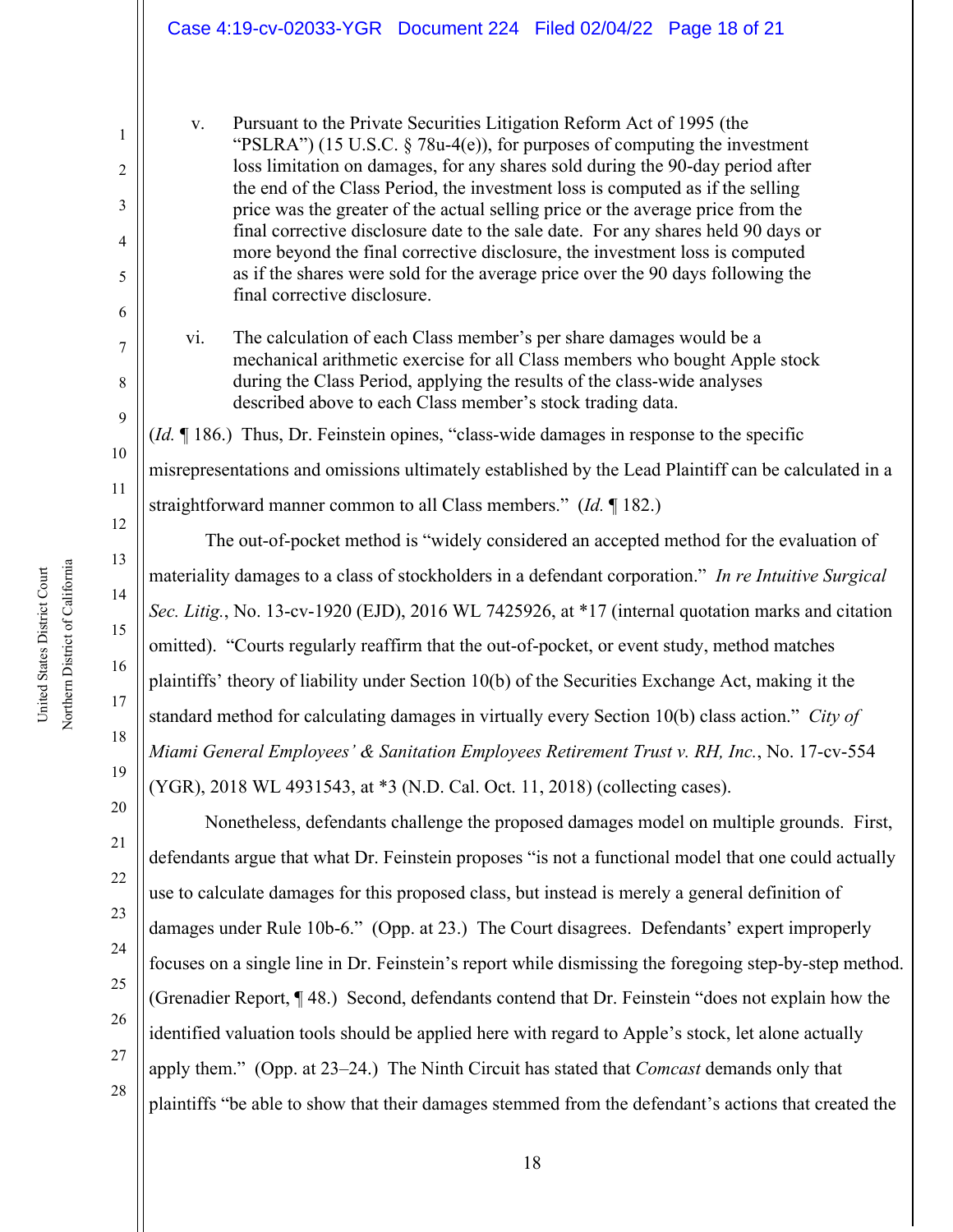#### Case 4:19-cv-02033-YGR Document 224 Filed 02/04/22 Page 19 of 21

1 2 3 4 5 legal liability." *Leyva*, 716 F.3d at 514. There is only one theory of liability here, namely, that defendants' misrepresentation inflated the stock price and corrective disclosures removed such inflation. Plaintiff has proposed a standard method of calculating damages that is consistent with this theory of liability and can be applied classwide. At the class certification, plaintiff is not required to do more.

Next, defendants fault Dr. Feinstein for failing to consider numerous purported facts, namely:

the fact[s] that (i) there is a subject-matter 'mismatch' between the contents of the [c]hallenged [s]tatement and the November 2018 purportedly corrective disclosures, and thus a 'corrective' price decline cannot be assumed, (ii) the qualitative fact of Apple slowing business in China was well knonw to the market at the time the [c]hallenged [s]tatement was made, and thus the quantitative "corrective" statements could not affect Apple's stock price, (iii) the "new information" disclosed on January 2, 2019 regarding the 'magnitude and severity' of the quarter-end drop in Apple's iPhone business in China could not have been known at the time the [c]hallenged [s]tatement was made two months earlier; and (iv) there was non-fraud related information released on January 2, 2019 that caused the [c]ompany's stock price to drop.

(Opp. at 24.) However, these "attack[s on] the 'fit' between an alleged corrective disclosure and a prior alleged fraudulent statement . . . . [are] nothing more than [] attack[s] on loss causation," which plaintiff need not show as a condition of class certification. *Hatamian*, 2016 WL 1042502, at \*9 (citing *Halliburton I*, 563 U.S. at 813). "Defendants' arguments are therefore misplaced." *Id.*

By contrast, turning to defendants' concerns about the applicability of the proposed damages model, the Court is persuaded. Defendants submit that the proposed damages model does not provide any method for calculating the alleged damages to Apple option holders. Even if option holders are properly part of the class, which defendants also dispute, the Court finds that Dr. Feinstein does not adequately explain how damages to option holders could be calculated on a classwide basis. Instead, Dr. Feinstein states:

Given the inflation ribbon for the common stock, widely used and generally accepted option pricing formulas, such as the Black-Scholes formula can be used to determine how much artificial inflation is in each call option on any given day and how much each put option price is depressed. With these results, the out-ofpocket damage methodology can be applied to compute damages sustained by

6

7

8

9

10

11

12

13

14

15

16

17

18

19

20

21

22

23

24

25

26

27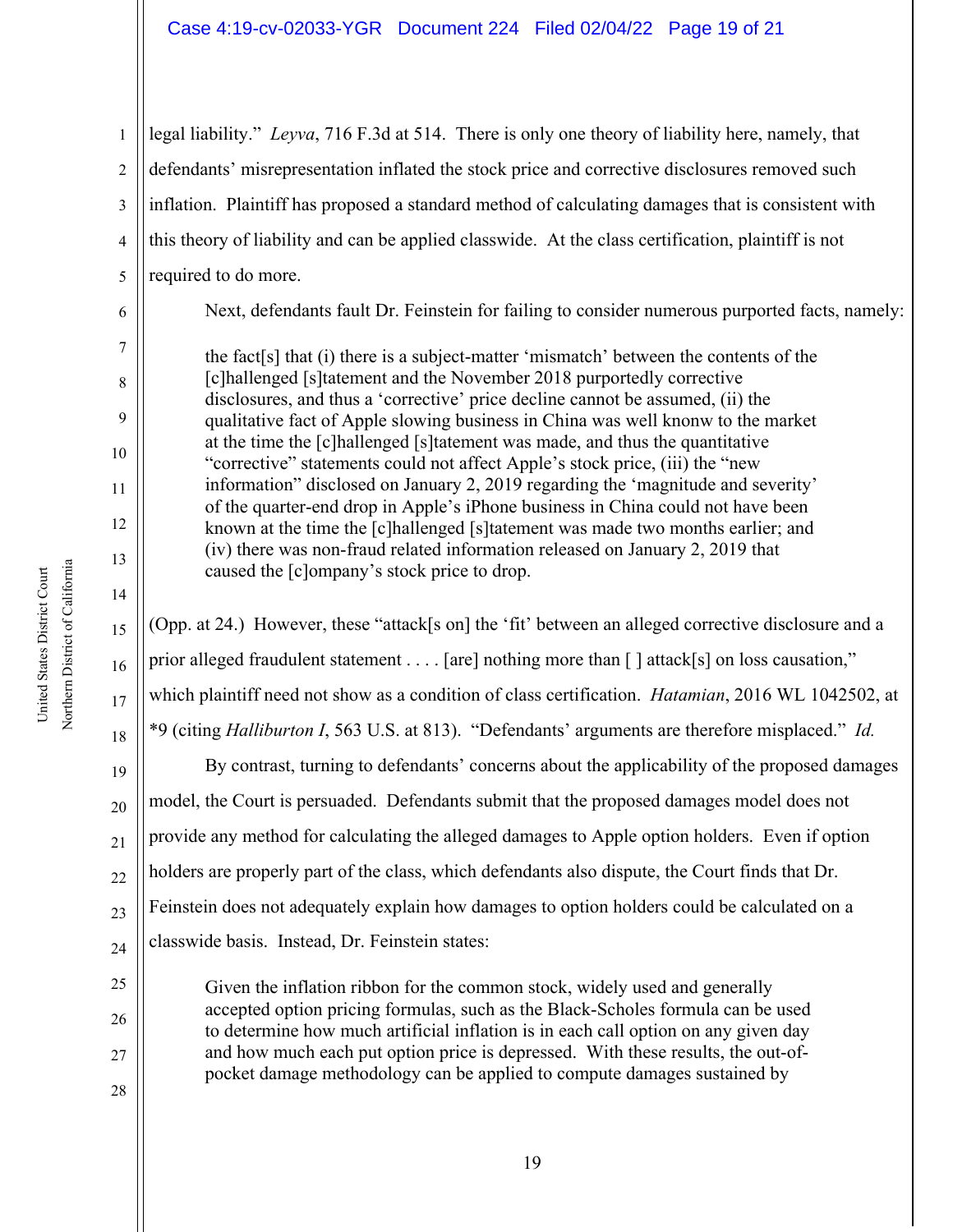#### Case 4:19-cv-02033-YGR Document 224 Filed 02/04/22 Page 20 of 21

Class members who purchased Apple call options or wrote Apple put options during the Class Period.

(Feinstein Report ¶ 187.) However, given the varying characteristics of the 2,282 distinct Apple stock options that were available for trading during the relevant period, Dr. Feinstein offers nothing in either of his reports to satisfy the Court that individualized issues pertaining to damages to option holders will not predominate.

Accordingly, while the Court is satisfied that the damages model proposed by Dr. Feinstein adequately demonstrates that damages to Apple stockholders are capable of being calculated on a classwide basis, the same cannot be said with respect to Apple option holders. For this reason, the motion for class certification with respect to the latter is **DENIED WITHOUT PREJUDICE**.<sup>11</sup>

10

1

2

3

4

5

6

7

8

9

11 12 13 14 15 16 17 18 19 20 21 22 23 24  $11$  Should plaintiff re-seek certification with respect to this category of investors, it would behoove plaintiff to address the concerns not only pertaining to its ability to calculate classwide damages but also the issues raised by defendants regarding market efficiency for purposes of invoking the *Basic* presumption of reliance. The Court is aware that other courts deciding whether to extend the *Basic* presumption to option holders have assumed, without analysis, that market efficiency with respect to the common stock translates to market efficiency with respect to options on the same. *See*, *e.g.*, *Deutschman v. Beneficial*, 841 F.2d 502, 504 (3rd Cir. 1988) (material misstatements affecting the market price of the stock affect the "necessarily related market price of the option contract"); *In re Scientific–Atlanta, Inc. Sec. Litig.,* No. 01-cv-1950 (RWS), 2007 WL 2683729, \*8 (N.D. Ga. Sept. 7, 2007) (finding put options sellers entitled to rebuttable presumption of reliance because put options sellers bet on the integrity of the price of the underlying stock as do stock purchasers); *Levie v. Sears Roebuck & Co.,* 496 F. Supp. 2d 944, 949 (N.D. Ill. 2007) (including put and call options traders because while they might believe there will be fluctuation in the stock price, they also rely on the integrity of the information disseminated); *In re Priceline.com Inc.,* 236 F.R.D. 89, 99 (D. Conn. 2006) ("Option traders . . . may use the fraud-onthe-market presumption of reliance absent special circumstances compelling a different result." ); *In re Enron Corp. Secs.,* 529 F.Supp.2d 644, 754 (S.D. Tex. 2006) (applying fraud-on-the-market presumption to class's § 10(b) claims based on options, reasoning that "[t]he value of these derivative securities depended upon the value of Enron common stock, and all the information about the stock was readily available to investors and factors affecting the price of the stock were incorporated into the determination of the value of the call and put options."); *Tolan v. Computervision Corp.*, 696 F. Supp. 771, 779 (D. Mass. 1988) (options traders "rely on the integrity of information disseminated in the market just as do purchasers and sellers of the underlying security").

25

26 27 28 Notwithstanding, defendants' expert raises legitimate questions as to whether that assumption is valid and also whether aggregation of all Apple stock options is appropriate for analysis purposes given their varying characteristics. Moreover, the parties did not fully address whether the factors outlined in *Cammer v. Bloom,* 711 F. Supp. 1264, 1286–87 (D.N.J. 1989), and *Krogman v. Sterritt,*  202 F.R.D. 467, 478 (N.D. Tx. 2001), typically used to evaluate market efficiency of common stock, are even applicable to the determination of market efficiency of stock options.

Northern District of California Northern District of California United States District Court United States District Court